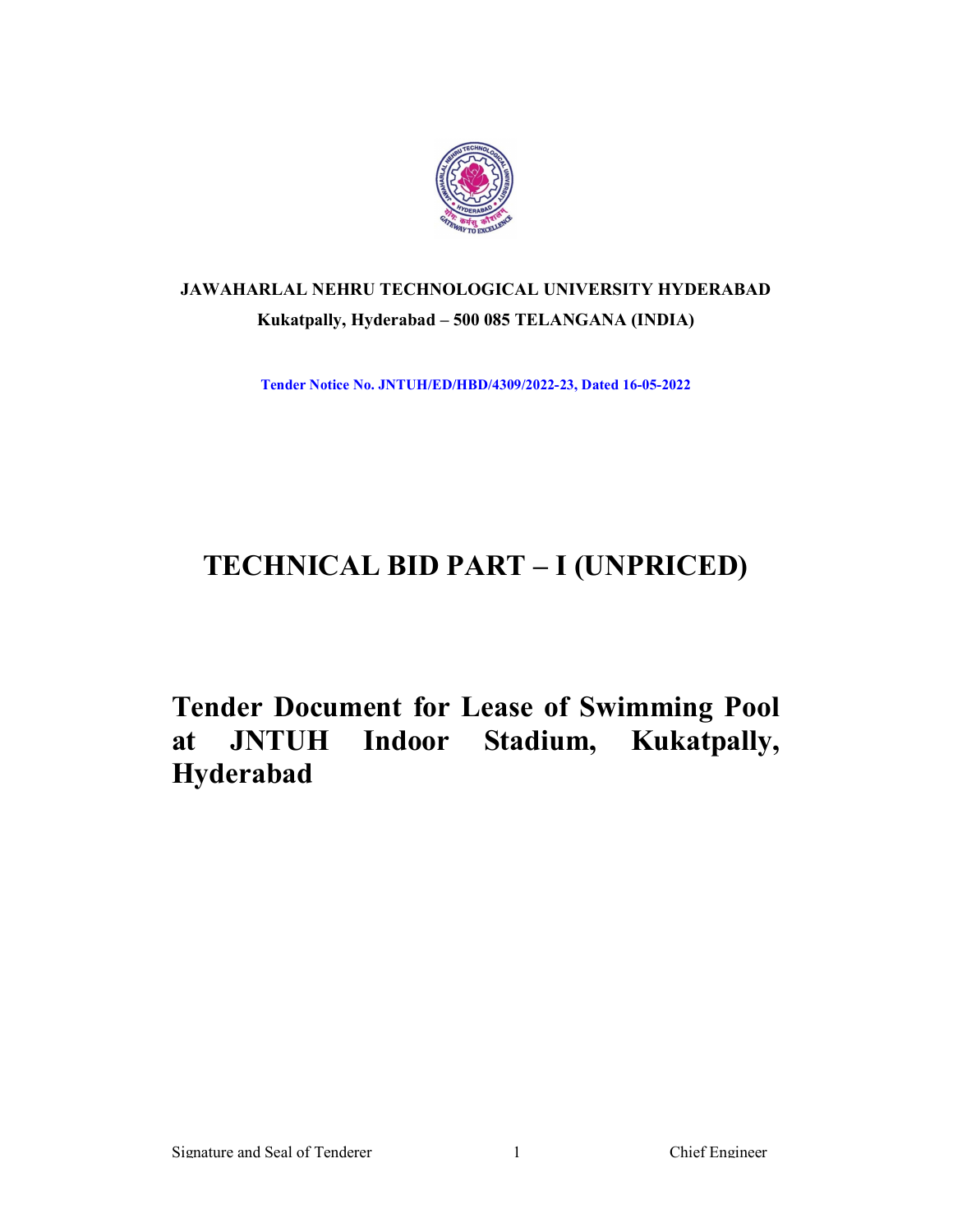Tender Document for Lease of Swimming Pool at JNTUH Indoor Stadium, Kukatpally, Hyderabad

# **Contents**

| SI.<br>No.     | <b>Item</b>                                           | Page No.       |  |
|----------------|-------------------------------------------------------|----------------|--|
| 1              | Cover page                                            |                |  |
| $\overline{2}$ | Index                                                 | $\overline{2}$ |  |
| 3              | Section $-1$ : Notice Inviting Tender                 | $3 - 4$        |  |
| $\overline{4}$ | Section $-2$ Eligibility Criteria                     | 5              |  |
| 5              | Section $-3$ : Instructions to Tenderers<br>$6 - 9$   |                |  |
| 6              | Section $-4$ : Terms & Conditions                     | $10 - 17$      |  |
|                | Annexures:                                            |                |  |
|                | Annexure - I- Check list of documents placed in       | 18             |  |
|                | Technical Bid Part-I.                                 |                |  |
|                | Annexure - II- Compliance Report.                     | 19             |  |
|                | Annexure - III- Tendering Agency's Profile            | 20             |  |
|                | Annexure - IV- Participation of near relatives of     | 21             |  |
| $\tau$         | employees.                                            |                |  |
|                | Annexure - V- No Dues Certificate.                    | $22 - 23$      |  |
|                | Annexure - VI- Affidavit regarding Non Blacklisting / | 24             |  |
|                | Prosecution.                                          |                |  |
|                | Annexure – VII – Scope of Service.                    | $25 - 26$      |  |
|                | Annexure – VIII – Deployment of Workers.              | 26             |  |
|                | Annexure – IX – List of Present and Past Clients      | 27             |  |
| 8              | Annexure $-X$ – Price Bid                             | 28             |  |

# PART – I TECHNICAL BID (Unpriced)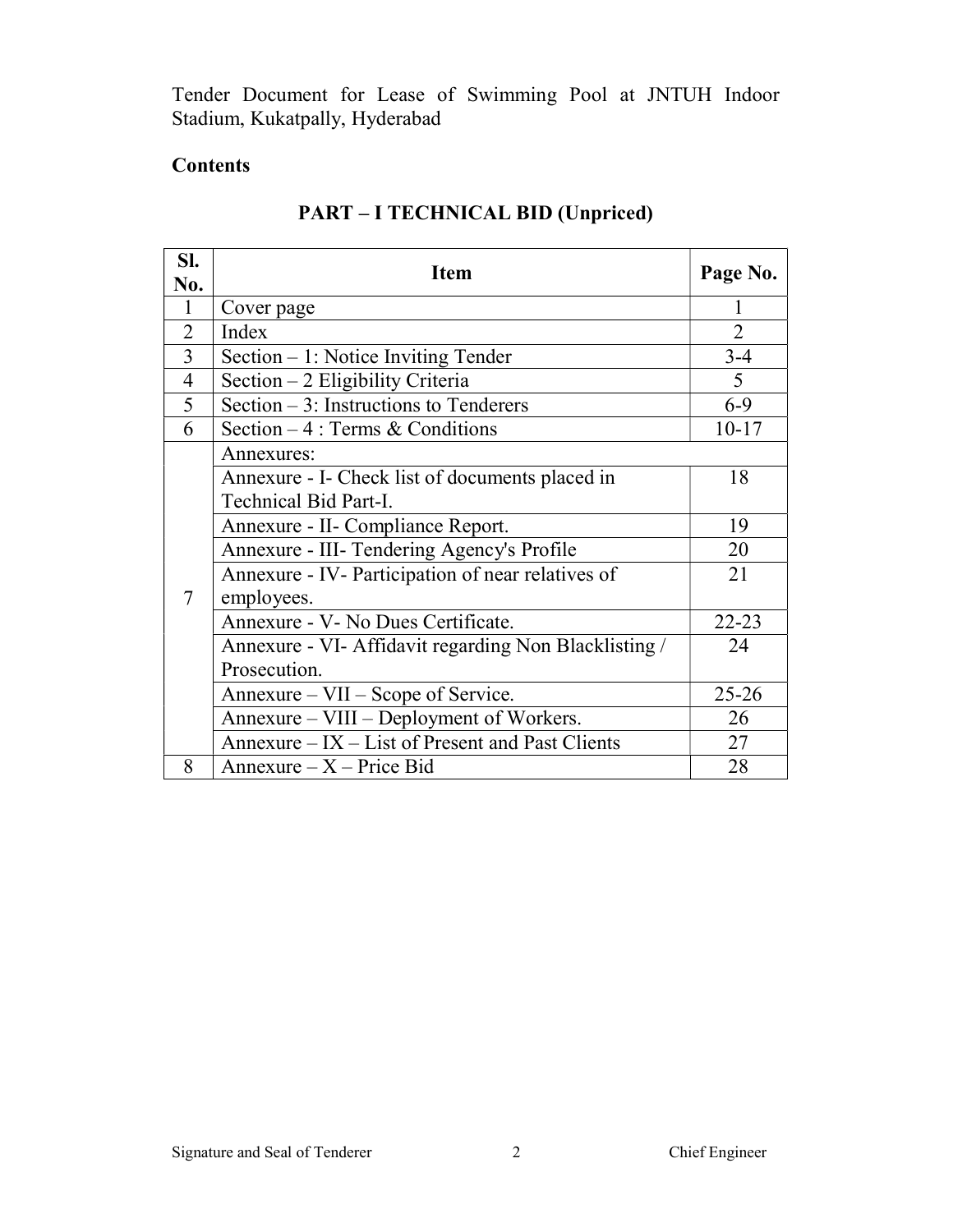#### CONVENTIONAL TENDER BOX SYSTEM

The Chief Engineer, JNTUH Kukatpally, Hyderabad invites sealed tenders in theprescribed format under two bid system - Technical Bid (Part-I unpriced) & FinancialBid (Part-II priced) - from the Telangana State based Vendors / Service Providers, whofulfills eligibility criteria as per Section 2 of the Tender Notice,for Lease of Swimming Pool at JNTUH Indoor Stadium, Kukatpally, Hyderabad.The tender document can be obtained from the Chief Engineer, JNTUH Kukatpally, Hyderabad-85,by submitting a written request on the letter head against DD/ submission of a non-refundable Demand Draft of Rs.1180/- (Rs. OneThousand One hundred eighty only) drawn on any Nationalized/Scheduled Bank in favour of "The Registrar, JNTUH Kukatpally", payable at Hyderabad during all working days (Monday to Saturday) between 11.00 AM to 03.00 PM from 23/05/2022 to 06/06/2022. The tender document can also be downloaded from JNTUH websitewww.jntuh.ac.in In case, the tender document is downloaded, the tender processing fee of Rs. 1180/- (non-refundable) should be paid through a separate demand draftdrawn on a Nationalized /Scheduled bank favouring "The Registrar, JNTUH Kukatpally", payable at Hyderabad which must be enclosedwith the Technical Bid (Part – I unpriced). The tenders for which Tender Fee is notpaid shall be summarily rejected.

Each tender must be accompanied with an Earnest Money Deposit (EMD) in the form of a demand draft for Rs. 2,00,000/- (Rupees Two lakhs only) drawn on any nationalized / scheduled Bank in favour of The Registrar, JNTUH Kukatpally", payable at Hyderabad only. No other form of payment will be accepted for submission of EMD. The said demand draft of the earnest money must be attached withthe Technical Bid (Part-I unpriced). At theback of the demand draft, the name of theTenderer should be clearly written with the caption "Lease of Swimming Pool at JNTUH Indoor Stadium, Kukatpally, Hyderabad". Tenders submitted without EMD shall not be evaluated or considered.

The tender (containing separate sealed envelopes for Technical Bid Part –I unpriced $\&$ Financial Bid Part – II priced) should be submitted in a third sealed envelope marked on top "Tender for Lease of Swimming Pool at JNTUH Indoor Stadium, Kukatpally, Hyderabad" with the name, address and telephone number ofthe Tenderer at the bottom of the cover on the left. The complete sealed tenderaddressed to Chief Engineer, JNTUH Kukatpally, Hyderabad – 500085 shouldbe dropped in the locked tender box available at the Chief Engineer Office on ground floor at JNTUH Kukatpally,Hyderabad till 3.00 PM on 06/06/2022. JNTUH shall not be responsible if the Tenders aredelivered elsewhere or are not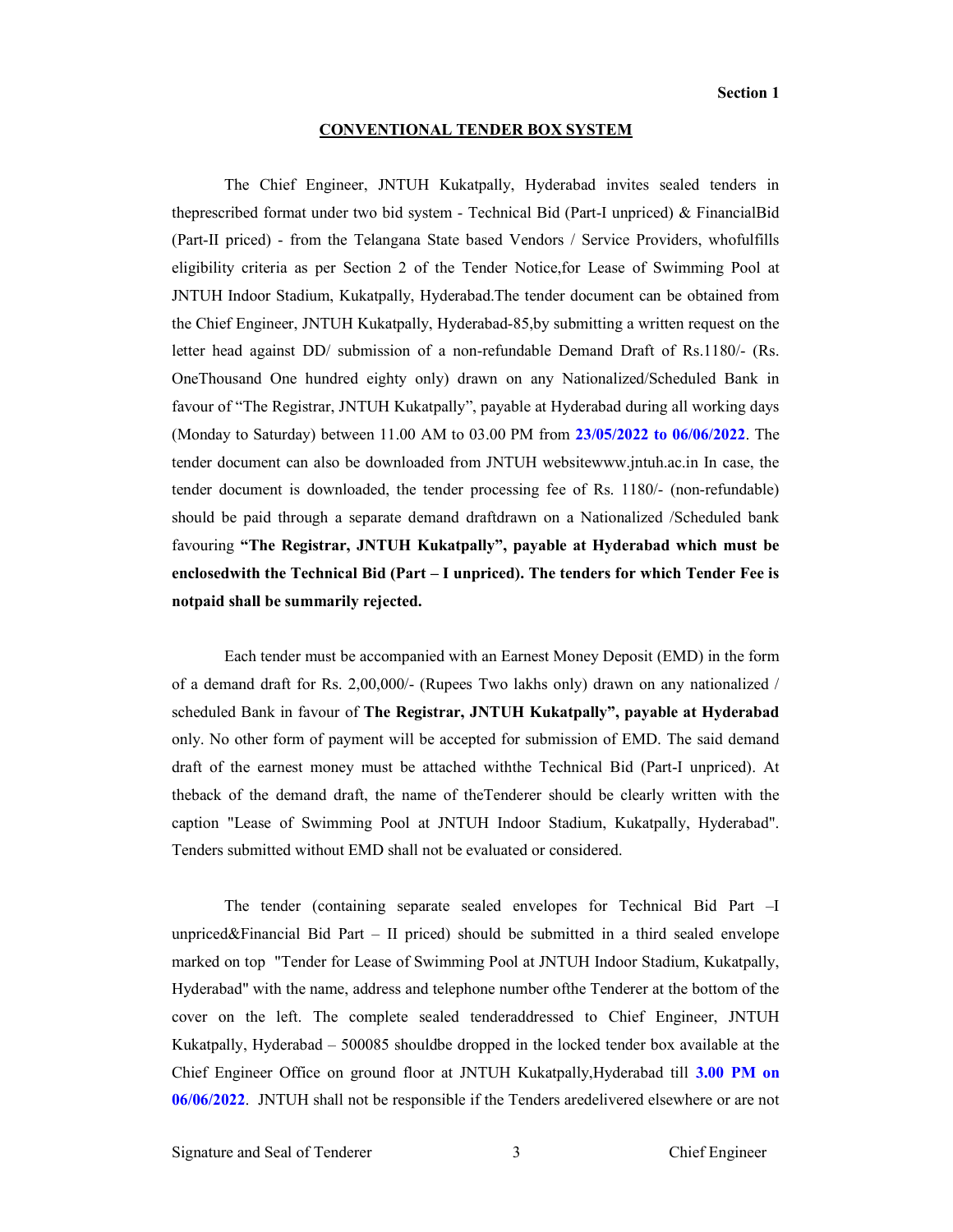delivered on time due to postalor any other delays.Tenders are not transferable under any circumstances. JNTUH reserves the rights toaccept, reject any or all Tenders without assigning any reasons thereof. JNTUH reservesthe right to disqualify such Tenderers who have a record of not meeting the contractualobligations against earlier contracts entered into with JNTUH or with any Central or StateGovernment Agencies.All information with regard to anymodification/amendment/extension of dates etc. inrespect of this tender, till the entire process is completed, will be uploaded on JNTUHwebsite www.jntuh.ac.in

|  |  | <b>Important information for tenderers:</b> |
|--|--|---------------------------------------------|
|--|--|---------------------------------------------|

| 1)  | Name of the work                                                                                                                                                                                               |                | Lease of Swimming Pool at JNTUH<br><b>Indoor Stadium, Kukatpally, Hyderabad</b>                                                                                                                           |
|-----|----------------------------------------------------------------------------------------------------------------------------------------------------------------------------------------------------------------|----------------|-----------------------------------------------------------------------------------------------------------------------------------------------------------------------------------------------------------|
| 2)  | Estimate Contract value of work put to tender                                                                                                                                                                  | $\ddot{\cdot}$ | <b>Rs. 0.00</b>                                                                                                                                                                                           |
| 3)  | Period of completion of work                                                                                                                                                                                   | $\ddot{\cdot}$ | 12 Months                                                                                                                                                                                                 |
| 4)  | Form of contract / class of contractor eligible                                                                                                                                                                | $\ddot{\cdot}$ | <b>LUMPSUM</b>                                                                                                                                                                                            |
| 5)  | E.M.D. to be paid in the shape of Demand<br>Draft in favour of Registrar JNTUH<br>KUKATPALLY,<br>payable<br>at<br><b>HYDERABAD</b> obtained from Nationalized<br>Bank/Scheduled                                | $\ddot{\cdot}$ | Rs. 2,00,000.00                                                                                                                                                                                           |
| 6)  | Issue of tender document                                                                                                                                                                                       | $\ddot{\cdot}$ | 23/05/2022 to 06/06/2022                                                                                                                                                                                  |
| 7)  | Last date & time for submission of tender                                                                                                                                                                      | $\ddot{\cdot}$ | 06/06/2022 up to 3.00 PM                                                                                                                                                                                  |
| 8)  | Date & time of opening of Technical Bids                                                                                                                                                                       | $\ddot{\cdot}$ | 06/06/2022up to 3.30 PM                                                                                                                                                                                   |
| 9)  | Minimum Swimming pool Lease Amount<br>(upset price)                                                                                                                                                            |                | Rs. 5,66,400.00<br>i.e., $(Rs.4, 80, 000/+18\%$ GST)                                                                                                                                                      |
| 10) | Date & time of opening of Financial Bids                                                                                                                                                                       |                | Will be informed later to the technically<br>acceptable shortlisted bidders. These<br>bidders have to produce their original<br>certificates & documents for verification<br>before opening of price bid. |
| 11) | Processing Fee (non-refundable) to be paid<br>in the shape of Demand Draft in favour of<br>Registrar<br><b>JNTUH</b><br><b>KUKATPALLY,</b><br>payable at HYDERABADobtained from<br>Nationalized Bank/Scheduled |                | Rs. 1,180/-                                                                                                                                                                                               |
| 12) | Address for Submission of Quotations<br>Note: Notice for amendment if any, shall be hosted on JNTU website www.jntuh.ac.in separately                                                                          | $\ddot{\cdot}$ | Chief Engineer,<br><b>Engineering Department,</b><br>JNTUH Kukatpally,<br>Hyderabad - 500085<br>Telangana State,<br>India. Tel: +914023156110<br>chiefengineerjntuh@gmail.com                             |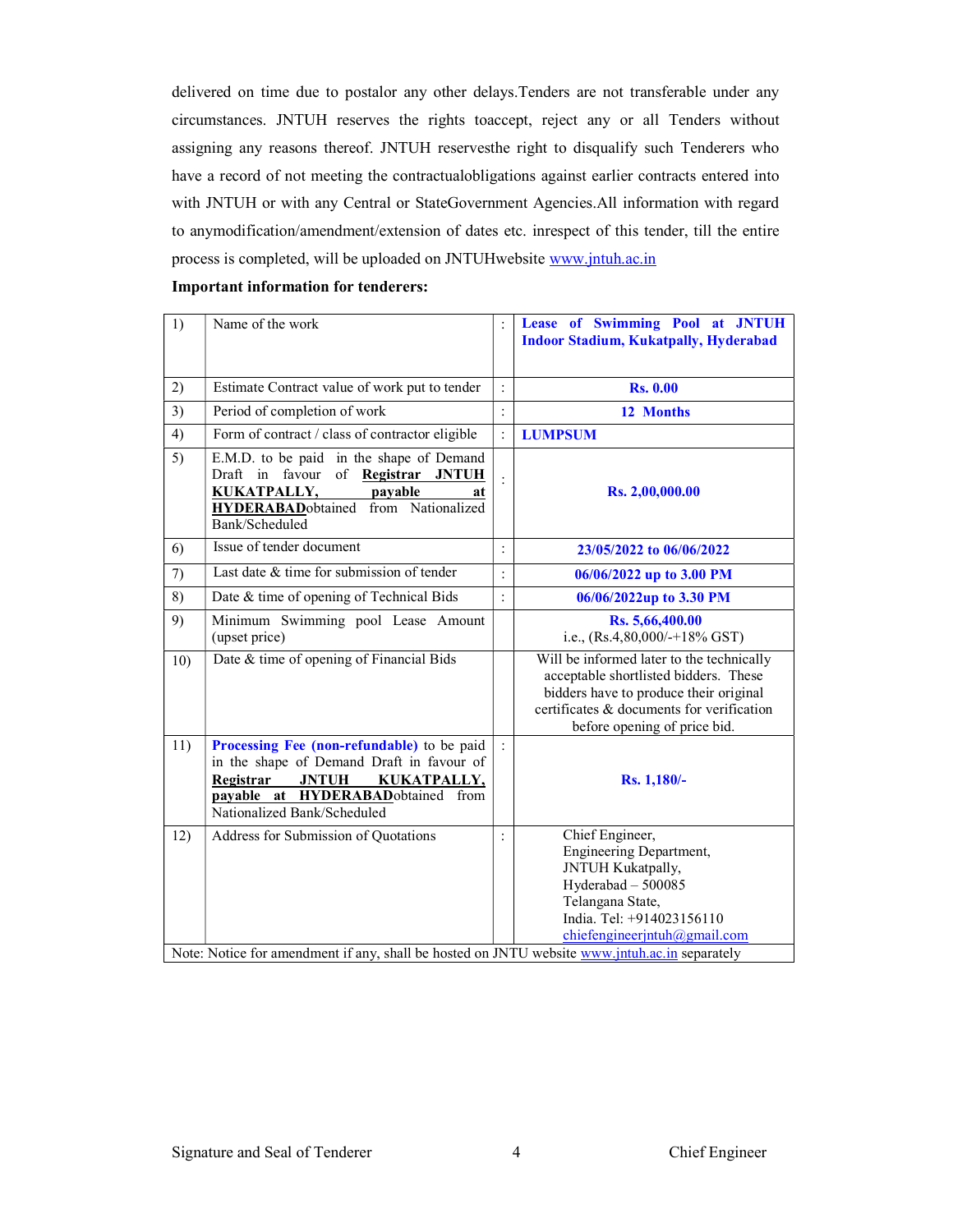#### Eligibility Criteria

- I. The Service Provider/Contractor should be registered firms with state or central government/Private and having relevant expertise and experience.
- II. The Service Provider/Contractor should possess valid Provident Fund Registration Number under EPF Act 1952 with PF Department in Telangana State.
- III. The Service Provider/Contractor should possess valid ESI Registration Number under ESI Act 1948 with ESI Authorities in Telangana State.
- IV. The Service Provider/Contractor should have minimum average annual turnover for the last at least Three out of Four financial years (2018-19, 2019-20 & 2020-21 & 2021-22) of Rs. 5.00 lac of which one financial year turnover should be of at least Rs 10.00 lac.
- V. The service provider/Contractor should have IT returns for last three financial years.
- VI. The service provider/Contractor should furnish satisfactory certificate from the Clients
- VII. JNTUH staff and JNTUH students will give an amount of Rs, 600/- per head. The basic rates for outsiders will be fixed by agency only.
- VIII. Swimming pool users and their categorical price structure will be decided by the Special Committee constituted by University.
- IX. Concerned users and their timing schedule will also be framed in constitution with committee.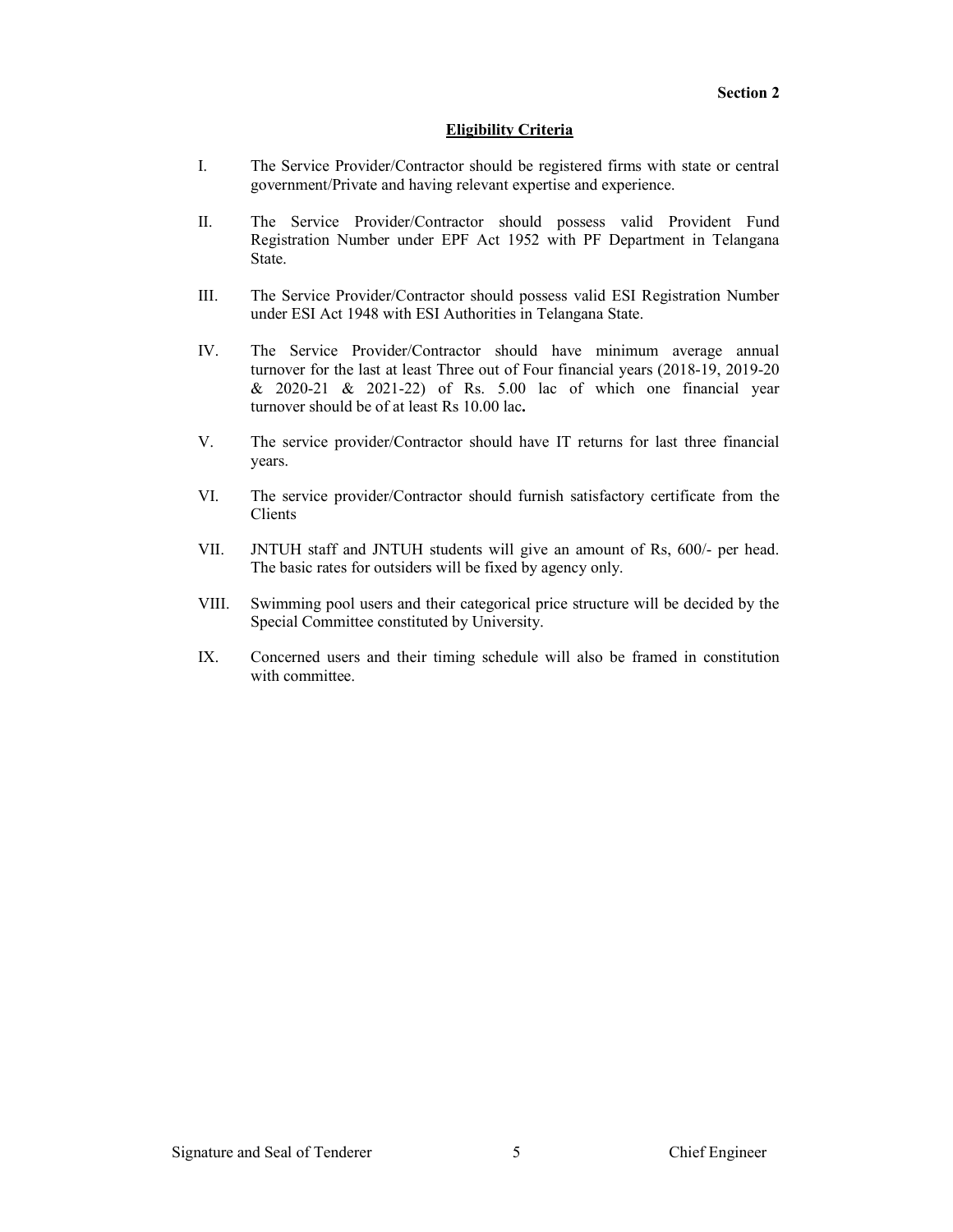### Instructions to Tenderers

- 1. The Tenderer must be based in India level and operating their business in and around Telangana state and must qualify the eligibility criteria as per Section 2 of the tender.The tenders not fulfilling this condition shall be summarily rejected.
- 2. Before tendering, the tenderer may visit the site where intended services are to be provided and satisfy him-self /themselves as to the conditions prevalent at the site. No claim on this account shall be entertained by the JNTUH under any circumstances subsequently.
- 3. Each bidder shall submit only one tender either by himself or as a partner in joint venture or as a member of consortium. If a bidder or if any of the partners in a joint venture or any one of the members of the consortium participate in more than one bid, the bids are liable to be rejected.
- 4. All the information as required in the tender document should be filled up in the relevant part and no column should be left unfilled. An incomplete tender document ortender document submitted without tender fee (if applicable) and earnest money deposit (EMD) will be summarily rejected.
- 5. The tender must be submitted in two bids (Technical- unpriced & Financial- priced).
- 6. The Technical Bid (Part  $-$  I unpriced) envelope must have all the essential documents, failing which the tender will be deemed as non-responsive and disqualifiedfor bidding process. The list of documents to be attached with Technical Bidismentioned in Annexure-I (Checklist for documents). The Tenderer must attach all thedocuments as per Annexure I, failing which his tender will be rejected.
- 7. Financial Bid envelope (Part II priced)- should be sealed with wax/tape and consist of only the Financial Bid Part-II (Priced) of tender document showing the amount of charges for Maintenance & operation Services for Swimming Pool. The amount of charges must be quoted both in figure and in words. In case of any inconsistency the amount quoted in words will be considered forevaluation andsame shall be binding upon the tenderer. (As per price bid format)

The lump sum amount per month should be quoted both in words and figures. The lump sum amount quoted shall be inclusive of all wages, material for maintenance andoperation of swimming pool, all overheads and taxes. However, GST which the bidder/ contractor charges extra in the bill as per applicable rules and which he is liable to deposit to the government authority in respect of this contract, if applicable, will be borne by JNTUH. All Statutory deductions such as TDS, surcharge, Education cess, Higher education cess will be deducted as applicable from time totime.

8. The tender (containing separate sealed envelopes for Technical Bid Part –I unpriced & Financial Bid Part – II priced) should be submitted in a third sealed envelope markedon top "Tender for Lease of Swimming Pool at JNTUH Indoor Stadium, Kukatpally, Hyderabad" with the name,address and telephone number of the Tenderer at the bottom of the cover on the left.The complete sealed tender addressed to Chief Engineer, JNTUHKukatpally, Hyderabad should be dropped in the locked tender box available atthe reception on ground floor at JNTUH, Kukatpally, Hyderabad till 3.00 PM on 30/05/2022. JNTUH shall not be responsible if the Tenders are delivered elsewhere or arenot delivered ontime due to postal or any other delays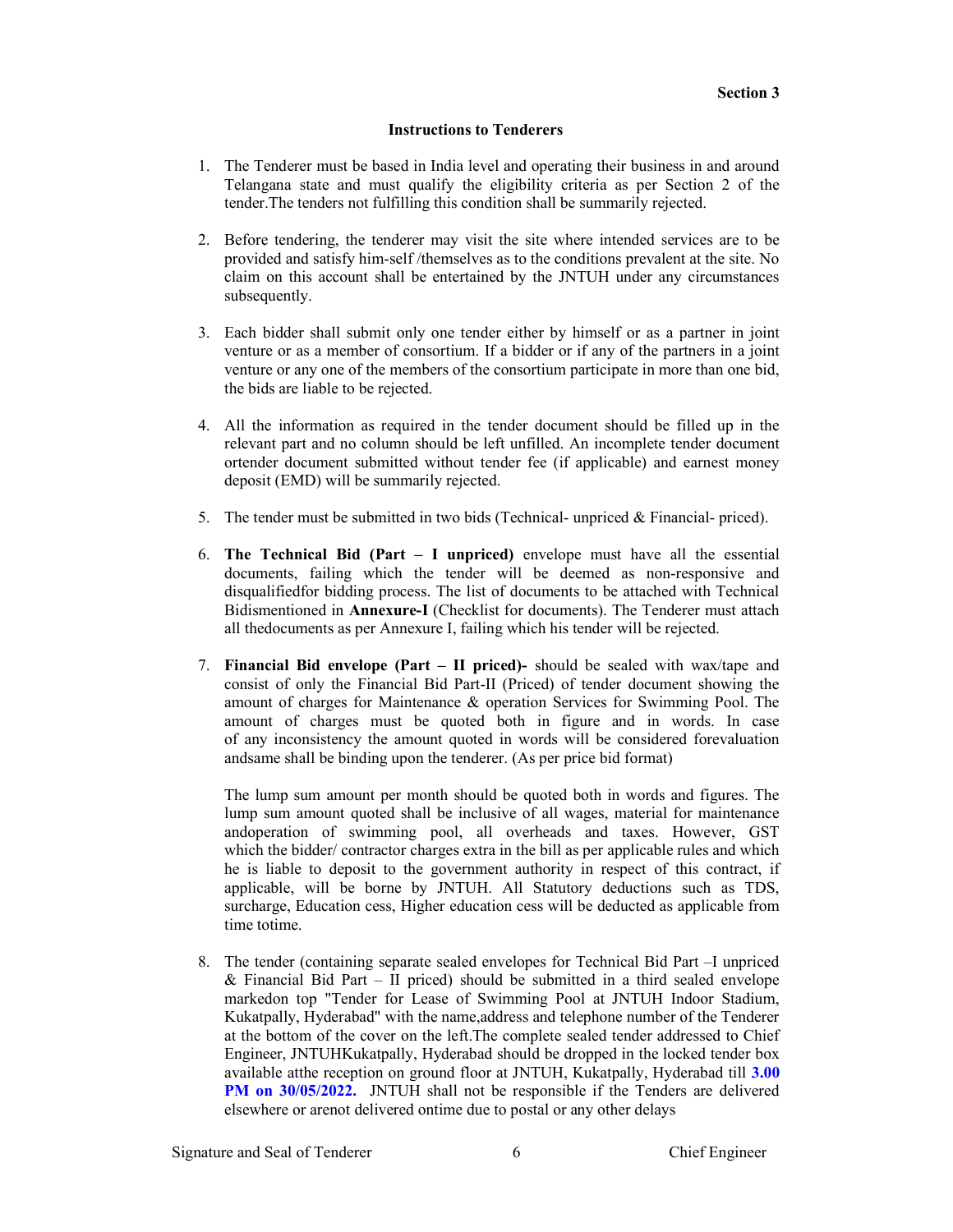- 9. All overwriting/corrections should be duly signed by the tenderer.
- 10. Canvassing or offer of an advantage or any other inducement by any person with a view to influencing acceptance of a bid will be an offence under Laws of Land. Such action will result in the rejection of bid, in addition to other punitive measures.
- 11. Bids must be received in JNTUH, Kukatpally, Hyderabad at the address specified above but not laterthan the date and time stipulated in the Notice Inviting Tender. The JNTUH may, at itsdiscretion, extend the deadline for submission of bids in which case all rights andobligations of the JNTUH and the Bidder will be the same.
- 12. Any bid received by JNTUH after the deadline for submission of bids, as stipulated above, shall not be considered
- 13. Tenderer signing the tender must clearly specify whether he is signing as sole proprietor, partner, under power of attorney or as Director/ Manager/ Secretary etc., as the case may be. Copies of the document authorising the signatory to sign the tender

on behalf of tenderer must be attached with the technical bid.

- 14. Initially, the contract will be awarded for one year, which may be extended on the basis of satisfactory services to the satisfaction of JNTUH for second and third year on the original terms and conditions.
- 15. The total amount quoted to be charged by L-1 bidder will remain fixed for 1st year of contracted period and there will not be any enhancement during the 1st year. JNTUH will not pay any thing over and above this amount during the 1st year.
- 16. The contract may be renewed for any periods beyond 1st year on yearly basis, subject to satisfactory services to JNTUH. The amounts payable during such period of renewal, if agreed, may be enhanced for 2nd year and 3rd year at a rate not exceeding 10% per year on the amounts quoted under this bid. The contract may be renewed for further period of 2 year (Total period not to exceed 5 year) on mutual negotiation and consent.
- 17. JNTUH may at its discretion, amend/modify the tender/and or extend the deadline for submission of tenders at any time prior to the last date for submission of Tenders. JNTUH may for any reason, whether at its own initiative or as a consequence of Pre-Bidconference in response to a clarification requested by a prospective Tenderer, maymodify the Tender documents by amendment and information thereof will be uploadedon Company's website www.jntuh.ac.in and shall be binding on allconcerned.
- 18. The amendments shall be intimated in writing or by Post or by e-mail to all prospectiveTenderers on the address intimated at the time of purchase of Tender documentandalso uploaded on website of the Company or at the time of attending pre-bidconference and those amendments will be binding upon them.
- 19. JNTUH before opening of financial bids, at its discretion may increase or decrease thescope of services required under the tender. In such a case JNTUH may seek fresh financial bids keeping in view the changed scope of services required.
- 20. JNTUH reserves the right to accept or reject any or all the tenders without giving any notice or assigning any reason and shall not be bound to accept the lowest tender.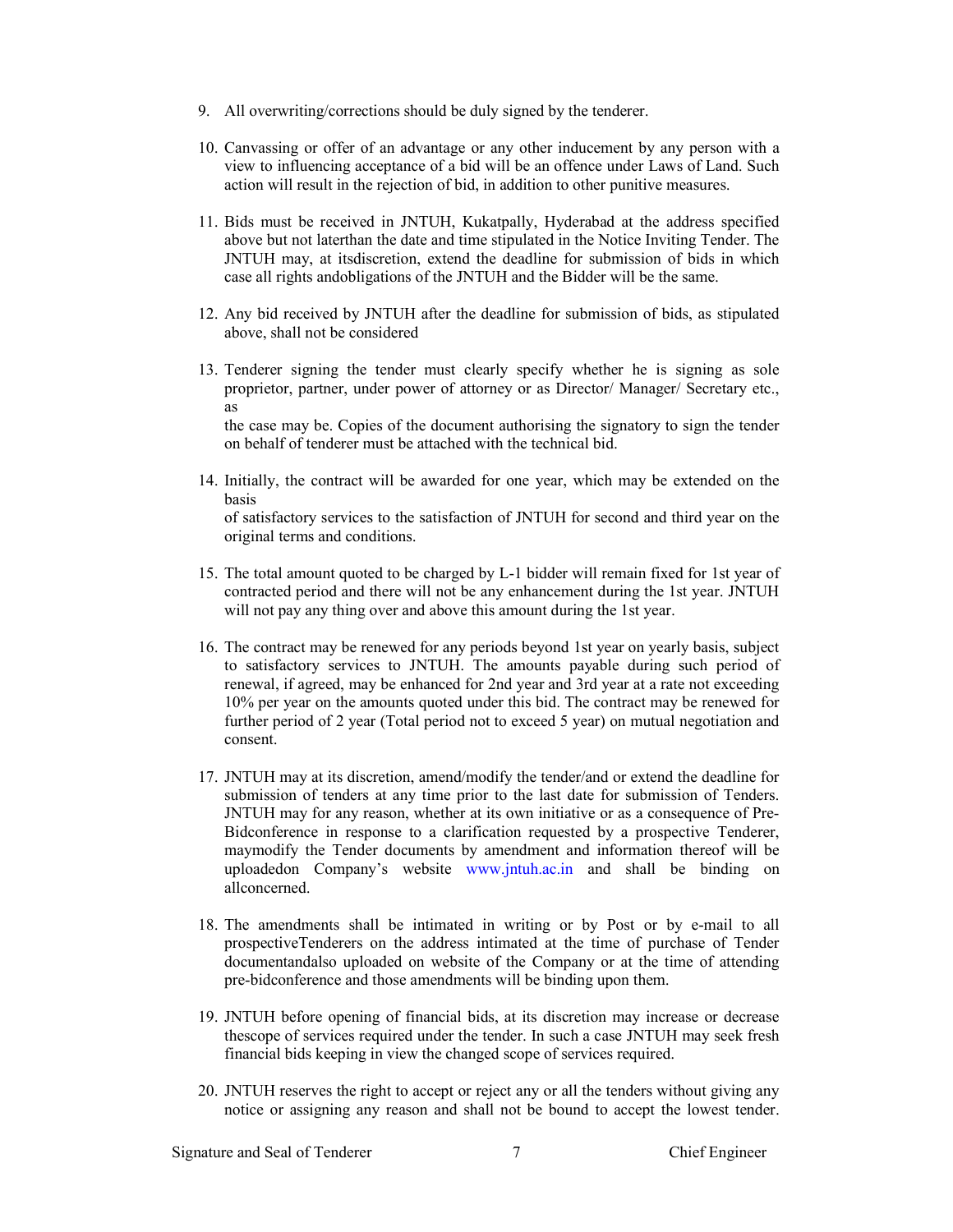The decision of the Chief Engineer, JNTUH in this regard shall be final and binding on all.

21. The Contractor / Service Provider shall not employ any person below the age of 18 years.The Contractor / Service Provider shall indemnify the JNTUH& its representative(s) from and against all claims and penalties which may be suffered by the JNTUH by reason of any default on the part of the Contractor / Service Provider to

observe and / or in the performance of the provisions of Employment of Children Act 1938 OR any re-enactment or modification of the same.

- 22. The Technical Bids (Part I unpriced) shall be opened on  $06/06/2022$  at 3.30 PM in the office of the Chief Engineer, JNTUH,Kukatpally, Hyderabad in the presence of Tenderers or their authorised representative(s) who wish to be present. The Financial Bids (Part – II priced) of only those Tenderers, whose technical bid is found responsivewill be opened at a later date and time to be informed by the JNTUH. The tenderopening committee (TOC) of JNTUH shall open the properly sealed tenders only.Unsealed or improperly sealed tenders shall be rejected. Conditional bids will also besummarily rejected.
- 23. In case the last date of receipt/opening of tender, date of Pre-bid conference is declared a holiday the same shall be extended to the next following working day. The time and venue will remain the same.
- 24. All the Financial Bids (Part II Priced) of Tenderers whose Technical Bids (Part I unpriced) have been opened, will be sealed in one envelope acknowledged by TenderOpening Committee and will be kept in the custody of Chief Engineer, JNTUH till thedate of opening of the same.
- 25. The Tenders shall be valid for a period of at least six months (180 days) from the date of opening of the tender. If the tenderer withdraws /amends / impairs /derogates from the tender in any respect during this period of validity of the offer, the EMD is liable tobe forfeited. Incomplete, conditional tenders and e-mail/telegraphic tenders are liableto be rejected. The bidders whose technical bids have been found apparently responsive as per documents and information furnished viz. a viz. criteria laid down inthe Tender Document will be short listed.
- 26. In order to satisfy itself about the nature and quality of services rendered by the tenderer, JNTUH may depute its Officer(s) or authorized representative to visit the institute/establishments mentioned by the bidder. Besides, JNTUH may also arrange forverification of any document / testimonial submitted by bidder in support & complianceof technical criteria as laid down in the tender document. It will be mandatory for thebidder to extend full cooperation to JNTUH so that necessary verification is completedwithout any delay. In case the bidder fails to cooperate or where after verification it isrevealed that bidder does not meet with the criteria as laid down in the TenderDocument, then his bid would be considered as non- responsive and their financialbids will not be processed further and EMD will be forfeited.
- 27. The Technical Bids of those bidders, where JNTUH after its inspection/investigation / verification is satisfied with regard to compliance of technical criteria as laid down in the Tender Document, will be declared as found responsive.
- 28. The Financial Bids (Part-II-Priced) of only those tenderers whose Technical Bids (PartI-Un priced) are found responsive by JNTUH will be opened, further processed andevaluated.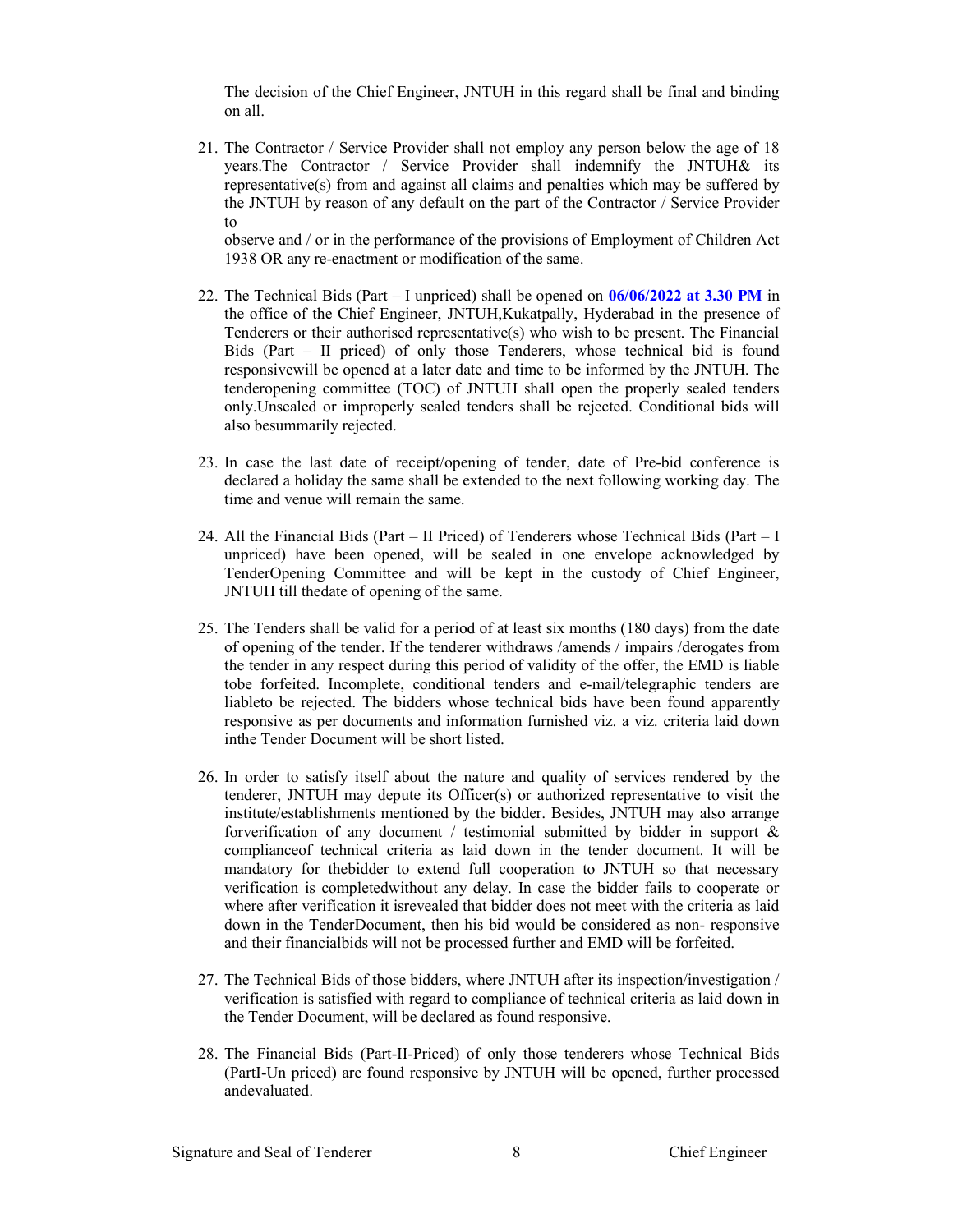- 29. JNTUH will award the contract to the successful evaluated bidder whose bid has been found to be responsive and who is eligible and qualified to perform the contract satisfactorily as per terms and conditions incorporated in this tender document.
- 30. JNTUH will communicate the successful bidder by letter sent through Courier/Registered Post/e-mail and by uploading on Company's website that hisbid has been accepted. This letter of award of work shall prescribe the amount of Charges per month which JNTUH will pay to the Contractor in consideration of the execution of work / services by the Contractor.
- 31. The successful Tenderer shall be required to deposit an Quoted minimum sum of Rs. 5,66,400/- (Rupees Five lakhs Sixty Six thousand Four hundred only) as bid amount by a Demand Draft drawn in the favour of The Registrar, JNTUH Kukatpally Hyderabad, payable at Hyderabad and present himself to execute a ContractAgreement with JNTUHasper terms and conditions of the tender on non judicial stamp paper of requisite value as applicable in the State of Telangana within 15 days from the date of receipt ofwork award letter. The EMD also of the successful tenderer will be merged with thesecurity amount. This total amount of Rs.7,66,400/- (Rupees Seven lakhs Sixty Six thousand Four hundred only) will remain with JNTUH throughout the period of contract. This security amount will be refunded to the Contractor within 60 days of completion of the contract subject to (i) Satisfactory Performance of the Contract (ii) Deducting any dues payable toJNTUH on whatsoever account (iii) Any deduction due to Contractors/Service Providersobligation under the contract and subject to such deductions as may be necessary formaking of JNTUH's claim against the Service Provider. This Security deposit will notbear any interest of whatsoever kind.
- 32. The Service Provider/Contractor will also be required to submit a "No Dues" indemnity bond on non judicial stamp paper of requisite value duly notarized as per specimen enclosed in Annexure V after completion/termination of contract.
- 33. The selected Service Provider shall start the services in accordance with the time schedule specified in the work order issued by JNTUH after acceptance of Tender. Extension will not be given except in exceptional circumstances. In case the services are not started on the stipulated date as indicated in the work order, JNTUH reserves the right to cancel the work order and forfeit the EMD and or Security Deposit.
- 34. SIGNING OF CONTRACT: the successful Tenderer shell present himself for signing the contract within two weeks after receipt of a ward Letter from JNTUH. Commencement of services shell be made by the Contractor accordance with the schedule specified in the work Order issued by JNTUH.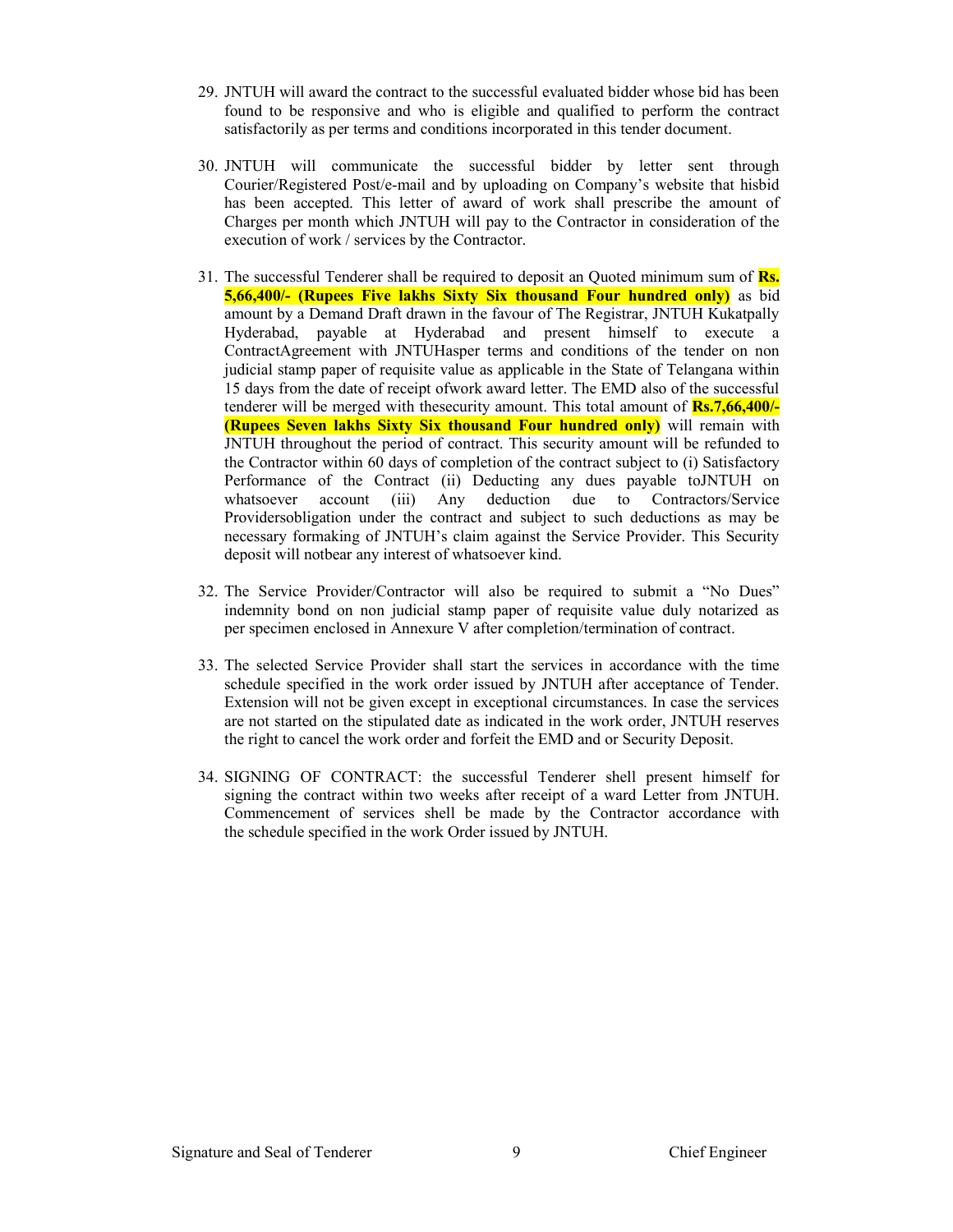### TERMS AND CONDITIONS

# 1. THE SCOPE OF WORK:

Contractor shall provide service more particularly defined in Annexure VII hereof [the"scope of service"] and annexure VIII (Deployment of workers) to JNTUH under thisagreement in the manner and on the terms and conditions contained herein. Contractor shall comply with the instructions provided by JNTUH from time to time relating to the performances of the service. Duties and obligations under this agreement .the service rendered by Contractor shall be subject to regular review by JNTUH and its decision as to the quality there of shall be final and absolute. Contractorand all persons engaged by Contractor shall abide by the applicable JNTUHrules.guidelines policies and procedures at all times during the performance of the servicesand the regulations issued by the various government authorities under whose jurisdiction this agreement will fall from time to time.

# 2. THE SERVICE CHARGES:

In consideration of the services to be provided by Contractor and performance of the terms and conditions contained in this agreement JNTUH shall pay to Contractor fixedmonthly amount as quoted in the Financial Bid.The lump sum amount quoted shall beinclusive of all wages, material for maintenance and operation of swimming pool, alloverheads and taxes. However, GST which the bidder/ contractor charges extra in the bill as per applicable rules and which he is liable to deposit to the government authority in respect of this contract, if applicable, will be borne by JNTUH.All Statutory deductions such as TDS, surcharge, Education cess, Higher education cess will be deducted as applicable from time to time. Contractor shall raise the invoice/bill and JNTUH agrees to pay such invoices /bill within 15 working days of receipt and acceptance of the invoice/bill after the work for that month is certified by the Professor of Physical Education/Secretary Sports Council working at JNTUH.

- 3. The Service Provider/ Contractor shall operate and provide services to JNTUH, Kukatpally, Hyderabad and adjoining areas/space.
- 4. JNTUH staff, and JNTUH students will give rebate 30% of basic rates of out siders.
- 5. The earnest money will be forfeited if (i) the Tenderer withdraws his Tender during the period of Tender validity (ii) the successful Tenderer fails to deposit additional amount of  $\frac{Rs.11,80,000}{$ - towards bid amount within 7 days of award of work. The return/refund of EMD to the unsuccessful/non-responsive Tenderer(s) will be made within 30 days after the successful award of work. No interest shall be payable on it under any circumstances.
- 6. In the event of the Service Provider/Contractor not fulfilling the conditions of the contract, JNTUH reserves its right to forfeit the security deposit of Rs.2,00,000/- (Rupees Two lakhs only) placed with JNTUH herein above mentioned. The decision of the JNTUH shall be final and binding on the Contractor, in respect of such confiscation of the security of Rs.2,00,000/-.
- 7. JNTUH will supply water for Maintenance & operation Services for Swimming Pool as and when available. The water will be supplied at the selected points asper the system laid down
- 8. The Service Provider/Contractor will be responsible for obtaining a licence/ renewing the licence as the case may be, from the Licensing Authority under the Contract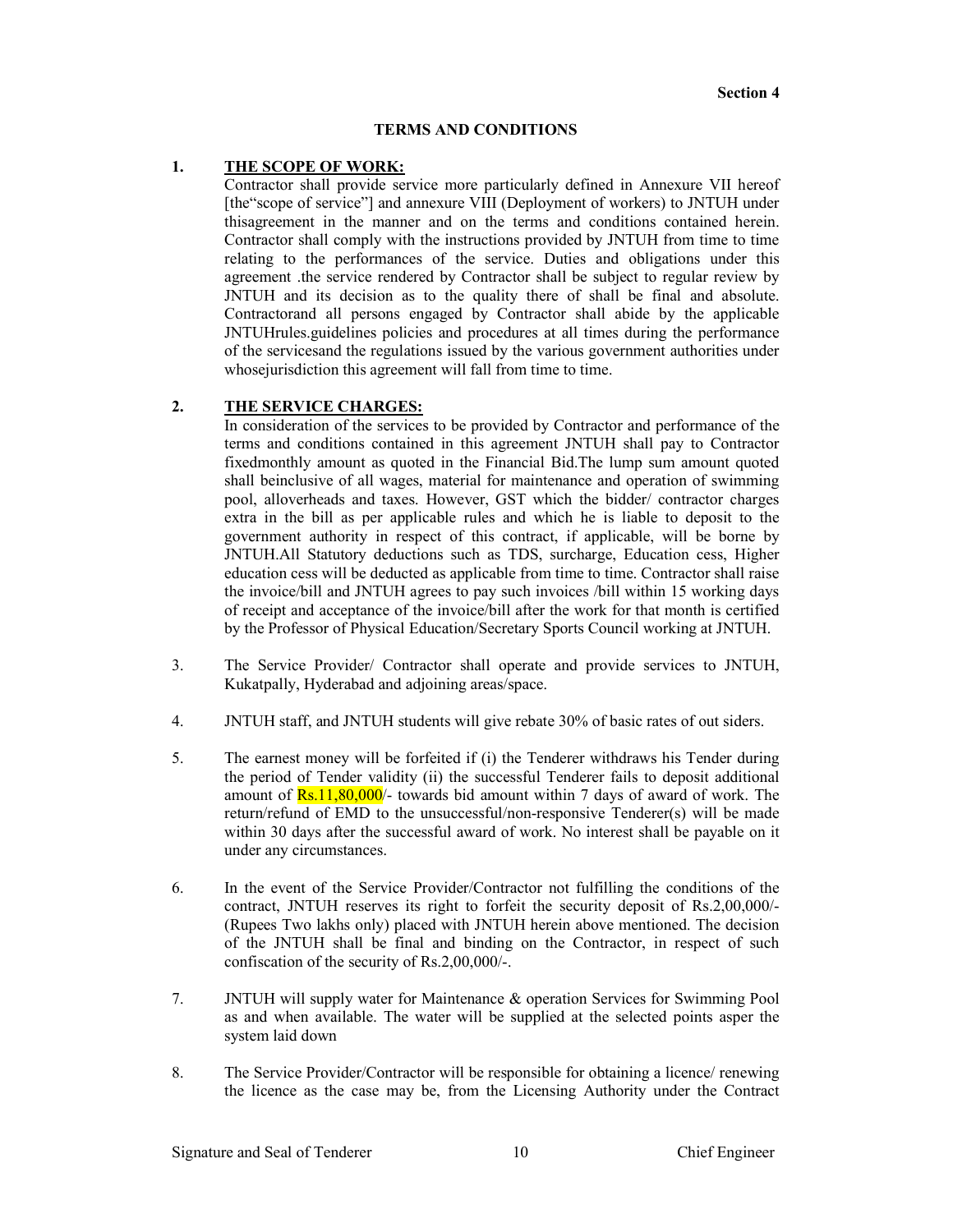Labour (Regulation and Abolition ) Act 1970 and JNTUH shall not be responsible for anydamage/losses/Penalties & Fines on this account

- 9. Immediately after the award of work, the Service Provider/Contractor will apply for obtaining a certificate/license from the office of The Assistant Labour Commissioner Kukatpally, Hyderabad to employ workers at JNTUH for providing Maintenance&operation Services for Swimming Pool services and submit the relevant certificate within one month from the date of award of the work. Extension of time period and waiver of this certificate, if required, will be at the sole discretion of JNTUHdepending upon the statutory requirements as per the law applicable.
- 10. The Service Provider /Contractor will be required to comply with the provisions of all relevant Acts, Notifications, Rules, Regulations and Guidelines etc., issued/ notified byCentral Government / Telangana Government/Municipal Corporation Kukatpally, Hyderabad or anyother Statutory Authority/Body, in force as on date or enacted/notified/implemented byany concerned authority during the period of contract. In case due to any violation byService Provider/Contractor of any provision of any Act, Notification, Rule, Regulationand Guideline etc. , if any penalty / fine /challan is imposed/ filed against JNTUH, thenJNTUH will recover all such money from the Service Provider/Contractor includingexpenses / damages which JNTUH deems fit. Besides. JNTUH may also terminate thecontract and forfeit the security deposit lying with JNTUH.
- 11. The regularity of the performance of the service will be of the essence and shall form acentral factor, while evaluating the performance from time to time. The Service Provider/ Contractor shall take all possible steps to ensure to maintain its performance as determined by JNTUH from time to time. If JNTUH notice that personnel of the Service Provider/ Contractor has/have been negligent, careless in rendering the said services, the same shall be communicated immediately to the Service Provider/Contractor who will take corrective steps immediately to avoid recurrence of such incidents and reports to JNTUH
- 12. If any of the worker of the Service Provider/ Contractor indulges in theft, negligence ofany illegal/irregular activities, the Service Provider/Contractor shall take appropriateaction against its erring worker and intimate accordingly to JNTUH or JNTUH itself cantake action in accordance with law.
- 13. All payments made by JNTUH shall be after deduction of tax at source wherever applicable as per the provisions of the Income Tax Act 1961
- 14. The Service Provider/ Contractor being the employer in relation to workers employed by it to provide the services under the terms and conditions shall alone be responsible and liable to pay wages/salaries to such persons. The wages/salaries shall be as fixed or prescribed under the Minimum Wages Act 1948 for the category of workers employed by it from time to time or by the State Government and/or any authority constituted by or under any law. He will ensure compliance of all the relevant labour laws.
- 15. The Service Provider/ Contractor shall issue identity cards on its own name and tradingstyle to its employees deployed for rendering the said services, which at JNTUH'soptionwould be subject to verification at any time. The JNTUH may refuse the entry into itspremises to any worker of the Service Provider/Contractor for not bearing such identitycard or not being perfectly uniformed as prescribed by JNTUH.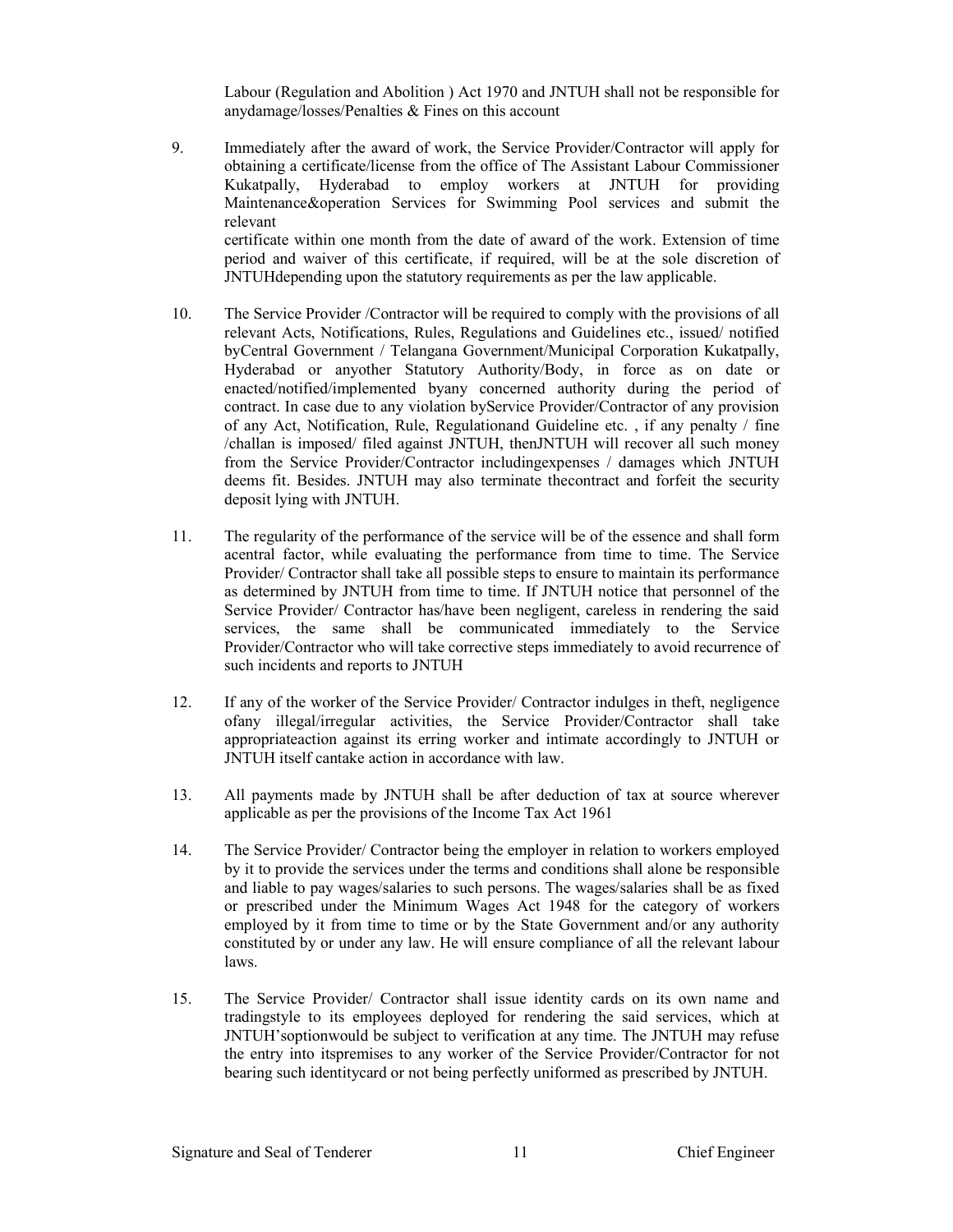- 16. The worker provided by the Service Provider/Contractor shall always remain the employee of the Service Provider/ Contractor for all intents and purposes and the Service Provider/ Contractor shall alone be liable for any dispute amongst their employees and the Service Provider/Contractor which may arise in any Court of Law. The Service Provider shall be liable to make payment to its said employees towards their monthly wages/salaries and other statutory payments like Employees Provident Fund, Employees State Insurance, minimum wages, bonus, gratuity etc. JNTUH shall not be liable towards the Service Provider's employees directly and/or indirectly in anymanner whatsoever. The Service Provider/Contractor only shall be liable for any compensation/liabilities whatsoever under any Rules & Regulations, Law or Statute.
- 17. The Service Provider/ Contractor shall at all times indemnify and keep indemnified JNTUH against any claim on account of injury/disability/death of any of its workers caused while providing the services within/outside the site or other premises of JNTUHwhich may be made under the ESI Act or any other Acts or any other Statutorymodifications hereof or otherwise for or in respect of any claim for damage or compensation payable in consequence of any accident or injury sustained by the workers of the Service Provider or in respect of any claim, damage or compensation under labour laws or other laws or rules made there under by any person whether in the employment of the Service Provider/Contractor or not who provided or provides theservice at premises of JNTUH.
- 18. The Service Provider/ Contractor shall at all times indemnify and keep indemnified theJNTUH against any claim by any third party for any injury, damage to the propertyorperson of the third party or for any other claims whatsoever for any acts of commissionor omission of its employees or personnel during the hours of providing the services atJNTUH's premises or before and after that.
- 19. In case the Service Provider/Contractor discontinues the contract before the expiry of the period of contract, his security shall be forfeited.
- 20. JNTUH reserves the right to cancel or terminate this agreement by giving thirty daysnotice in writing without giving or assigning any reason(s) for doing so, and in the event of the Contractor wishing to terminate this agreement, the Contractor shall have to give at least six months notice to JNTUH in writing and in either event, the Contractor shall hand over the peaceful and vacant possession of the space (accommodation) as provided in the tender. The Contractor shall also hand over forthwith all the articles provided to them and no broken item(s)/articles(s) shall be taken back which must be replaced by the Contractor or shall pay the cost thereof.
- 21. (i) On completion of the contract, the Service Provider /Contractor will submit an indemnity bond on Non Judicial stamp paper of requisite amount duly notarized regarding "No Dues" confirmation. (ii) In the event of the earlier termination by eitherparties to the contract or expiry of the contract, the Service Provider/ Contractor shallbe obliged to continue providing the services on the same terms and conditions asprovided in the contract, till such time as JNTUH is able to make any alternativearrangement or JNTUH has agreed in writing to allow the Contractor to discontinueearlier. JNTUH will ensure that all payments due for services rendered by the ServiceProvider/ Contractor till the expiry or the earlier termination of the agreement shall bepaid to the Service Provider/ Contractor within 30 days thereof after the submission ofindemnity bond regarding "No Dues". The specimen of the Indemnity bond is as perAnnexure V.
- 22. The Contractor / Service Provider shall provide uniform (Two shirts / Two trousers / Two pairs of socks / One saafa for covering head / One belt / one pair of shoes / One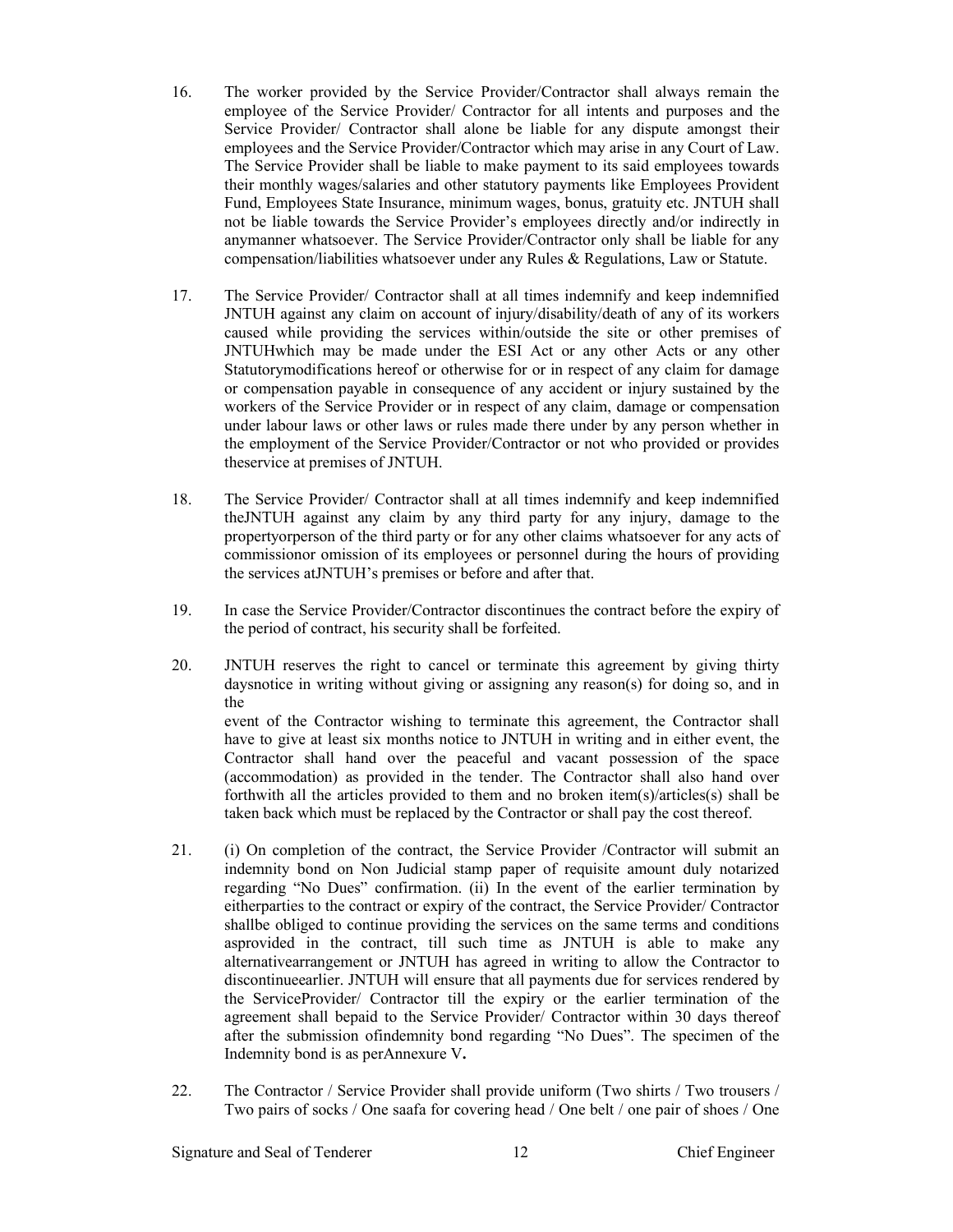pair of Sandals / Chappals, one Jacket or Sweater per year to each worker) to the Supervisor / Workers deployed by them at JNTUH.

- 23. The expenses for washing/cleaning/ironing shall be borne by the Service Provider/Contractor and provision thereof may be kept in mind while quoting the amount of charges. The Service Provider/Contractor will be responsible for loss or damage to the uniform. In case of loss or damage/ pre-mature replacement, the Service Provider/ Contractor will be responsible for bearing the cost thereof.
- 24. All the workers deployed in JNTUH should always be in uniform to be provided by Service Provider/Contractor. In case the workers are not found in proper uniform, the JNTUH reserves the right to impose penalty and not allow such persons within the premises.
- 25. The antecedents of the workers deployed by the service provider/Contractor should becredible and above board at the risk and responsibility of the Service Provider/Contractor. They should be healthy, physically fit and free from communicablediseases. The Service Provider/ Contractor shall communicate to JNTUH the name,parentage, residential address, date of birth, previous experience etc., along with aphotograph of the workers. The workers deployed will be issued identity card by theservice provider/Contractor which will be required to be worn at the time of duty. Theworkers deployed on the job for various activities will not be changed by the ServiceProvider/ Contractor without the approval of JNTUH.
- 26. The Service Provider/ Contractor shall be responsible for the attendance of his employees in JNTUH. In case of any employee of the Service Provider/Contractor remains absent or granted leave by them, they will send/arrange his/her substitute. Otherwise in addition to deduction of wages for the day(s) a penalty of Rs.100/- per day per person will be imposed on him and the penalty so imposed will be deducted from the bill of the Service Provider/Contractor.
- 27. The JNTUH or its representative(s) shall be at liberty to check at any time, the deployment of workers by the Service Provider/Contractor.
- 28. In case of any pilferage, theft breakage etc., to the property/assets of JNTUH, the ServiceProvider/ Contractor will be responsible. The JNTUH will be at liberty to deducttheamount of such loss from the monthly bill/security deposit of the Service Provider/Contractor after holding an enquiry. The decision of JNTUH to this effect shall be finaland binding upon the parties. In case of unsatisfactory performance and violation ofany condition of the tender/ contract, the contract shall be liable to be cancelled andsecurity will be forfeited.
- 29. The Service Provider/ Contractor shall not sublet the contract to any other concern/individual. The Service Provider/ Contractor shall itself perform the services and all obligations and duties as per tender/contract. Except with the prior written consent of the other party, neither the benefit nor the burden of the tender/contract shall be assignable by either of the parties except that JNTUH may assign or transfer itsrights and obligations under this agreement to any entity which acquires all or substantially all of the JNTUH's operating assets or into which JNTUH is merged or isreorganized pursuant to any merger or reorganization.
- 30. The Service Provider/Contractor and JNTUH shall make every effort to resolve any dispute or disagreement amicably by direct informal negotiations. However, in case ofany unresolved issues/disagreements/disputes in connection with the contract, the same shall be settled through Arbitration or through the Court of Law within the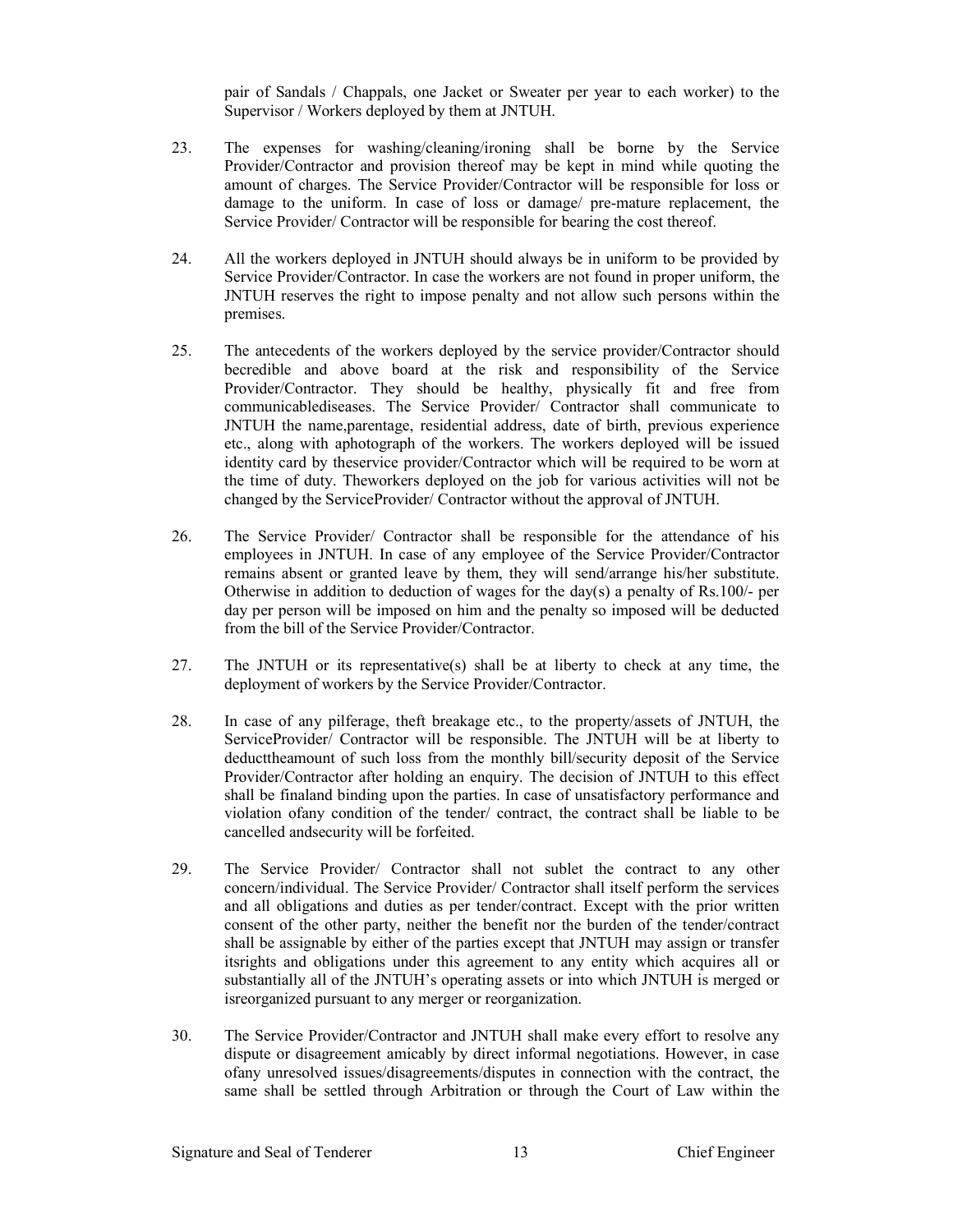jurisdiction of Hyderabad. The resultant contract will be interpreted under Indian Laws.

- 31. The Service Provider/ Contractor shall provide services more particularly defined in Annexure VII hereof [the "Scope of Service"] and annexure VIII (Deployment of Workers) to JNTUH under this tender in the manner and on the terms and conditions contained herein.
- 32. The Service Provider/Contractor shall comply with the instructions provided by JNTUHfrom time to time relating to the performance of the services, duties and obligationsunder this agreement. The services rendered by the Service Provider/Contractor shallbe subject to regular review by JNTUH and its decision as to the quality thereof shall befinal and absolute.
- 33. The Service Provider/ Contractor shall abide by the applicable JNTUH rules, guidelines,policies and procedures at all times during the performance of the services and theregulations issued by the various Government Authorities under whose jurisdiction thisagreement will fall, from time to time.
- 34. In consideration of the services to be provided by the Service Provider/ Contractor andperformance of the terms and conditions contained in this agreement, JNTUH shallpayto the Service Provider/ Contractor the charges quoted in the financial bid.
- 35. The Service Provider/ Contractor shall raise the invoice/bill and JNTUH agrees to pay such invoices/bills within 15 working days of receipt and acceptance of the invoice/bill,as per terms and conditions of the tender/contract. All payments to the ServiceProvider/ Contractor shall be made by ECS/NEFT/RTGS subject to deductions,withholding of all applicables, taxes and charges from time to time in force.
- 36. The Service Provider/ Contractor represents and undertakes that:(i) It has full power and authority to enter into the agreement with JNTUH and perform the services and it has the necessary expertise and equipment to duly perform the services under this agreement.(ii) It shall render the services and perform its obligations and duties as per tender accurately and efficiently and in accordance with the instructions, specifications,procedures, standards, guidelines, time frame, if any as mentioned in this agreement,or as are issued from time to time by JNTUH for the performance of the services to thesatisfaction of JNTUH.(iii) It shall be responsible for its corporate and personal taxes ifany, and shall indemnify and hold JNTUH harmless for any liability in this connection.(iv)It shall be responsible for ensuring that all workers engaged by the Service Provider/Contractor to provide services to JNTUH shall hold at all times the necessary expertiseand shall abide by JNTUH's instructions, specifications, procedures,standards,guidelines, and time frames at all times during the performance of the services.
- 37. The Service Provider/Contractor shall be fully responsible to observe all the relevant Rules & Regulations/ laws/Statute etc. as amended from time to time in regard to his workers and compensation and other benefits I risks in relation to workers engaged byhim. The Service Provider/Contractor shall maintain all the statutory registers requiredunder labour laws. The Service Provider/ Contractor shall also produce these recordson demand by JNTUH. If he fails to do so, his failure will be a breach of the contract andJNTUH may at its discretion cancel the contract without prejudice to any other actionunder the law and contract. The Service Provider/Contractor shall also be liable for anypecuniary liability and/or penal liability arising on account of any violation by him of theprovisions of any Rules & Regulations/ laws/Statute etc.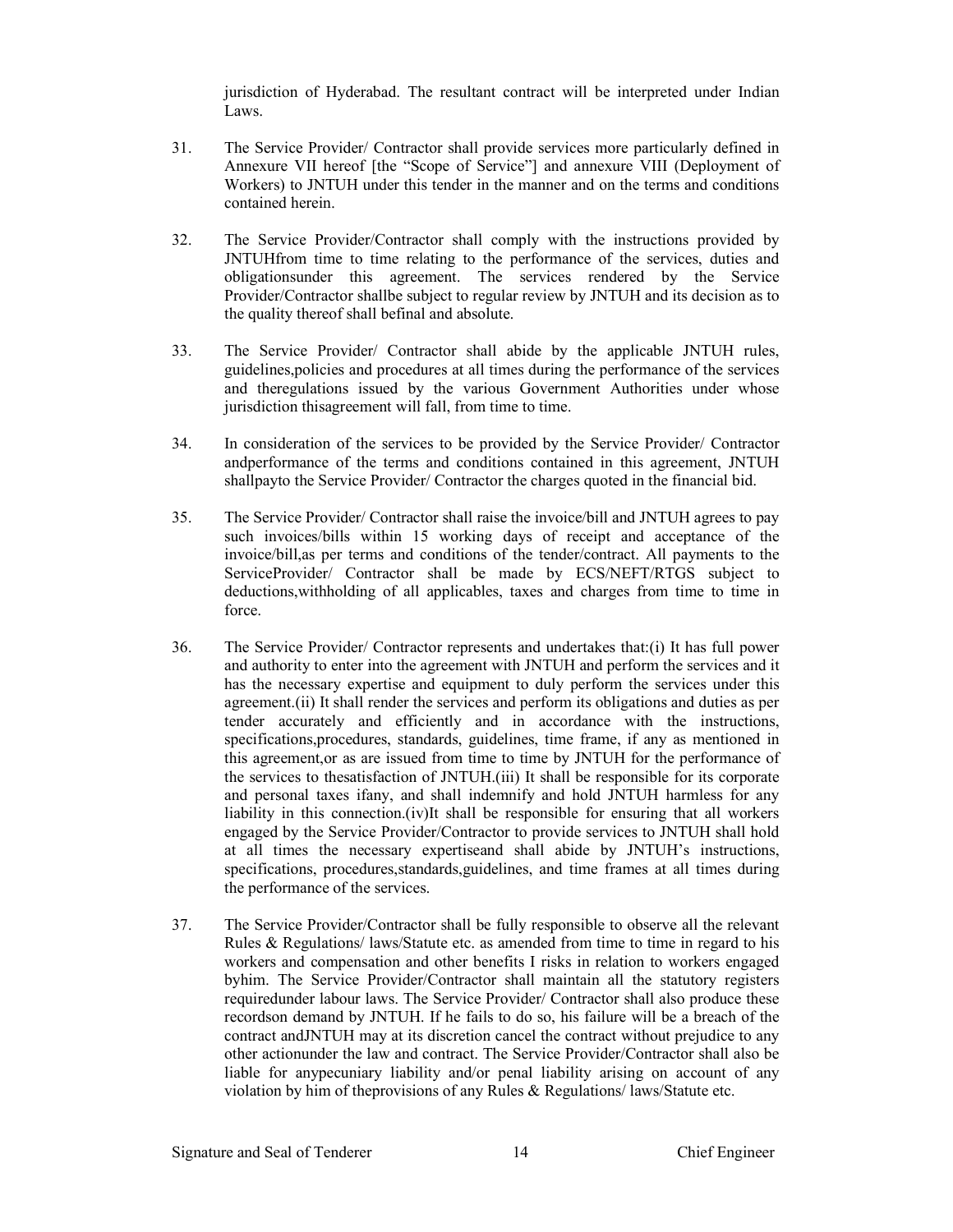- 38. JNTUH shall have the right to deduct from the money due to the Service Provider/Contractor, any sum required or estimated to be required, for making good theloss suffered by any worker, by reason of non- fulfillment of the conditions of the contract for the benefit of the workers, non-payment of wages or of deduction made from their wages which are not justified by their terms of the contract or nonobservance of the Regulations.
- 39. Nothing in this tender shall be deemed to create any partnership, joint venture, agency between JNTUH and the Service Provider/ Contractor or their representatives and employees and nothing herein shall deem to confer on any party, any authority to incurany obligation or any liability on behalf of the other party. The Service Provider/Contractor is an independent Contractor and not an employee, agent, associate orauthorized representative of JNTUH and the Service Provider/ Contractor undertakesthat it shall not undertake any obligation or liability in the name of or on behalf of JNTUHwhatsoever.
- 40. Nothing in this tender shall by implication or expression be taken to mean or imply thatany of the persons deployed, engaged as per Annexure VIII by the Service Provider/Contractor for rendering the services, are employees of JNTUH or engaged by JNTUH.The Service Provider/ Contractor shall be deploying workers who shall be in soleemployment of the Service Provider/Contractor and Service Provider/Contractor shallbe solely and fully responsible for the acts, salaries, wages, remunerations or anyother statutory or other payments of the workers. Under no circumstances shall JNTUHbe liable for any payment or claim or compensation [including but not limited tocompensation on account of injury, death, termination] .In case any liability falls onJNTUH for any reason, the Service Provider/ Contractor shall keep JNTUH indemnifiedagainst the same. In order to give effect to this, the Contractor shall incorporatesuitable clause in the appointment letters to be issued to its workers mentioningthat the workers are employees of the Service Provider/ Contractor, a copy ofwhich should be given to JNTUH for perusal and record.
- 41. In the event JNTUH notifies that it is not satisfied with any worker engaged by the Service Provider/ Contractor to render the services to JNTUH, or if JNTUH has reason/s to believe that a person/s engaged by the Service Provider/ Contractor to provideservices to JNTUH is/are not abiding by JNTUH's rules, guidelines, policies andprocedures, then the Service Provider/ Contractor shall, within 7 days, replace suchworkers to the satisfaction of JNTUH.
- 42. The Service Provider/Contractor & the workers deployed by him at the JNTUH Premisesshall maintain confidentiality of any information in their possession during their workingat JNTUH& thereafter.
- 43. The Service Provider/ Contractor shall allow JNTUH, its management, auditors, regulators and/or agents, the opportunity of inspecting, examining, auditing and /or taking copies of the JNTUH records with the Service Provider/ Contractor.
- 44. The Service Provider/ Contractor hereby undertakes to indemnify JNTUH in respect ofall claims, damages, costs and expenses suffered or incurred by JNTUH on account ofany claims of any nature described in the conditions herein.
- 45. The Service Provider/ Contractor shall wholly and solely be liable for all disputes and liabilities arising out of/while providing the services under this contract for any purchases, any sample taken by Govt. Authorities or otherwise for any dispute under the Laws of the land, in any court of law.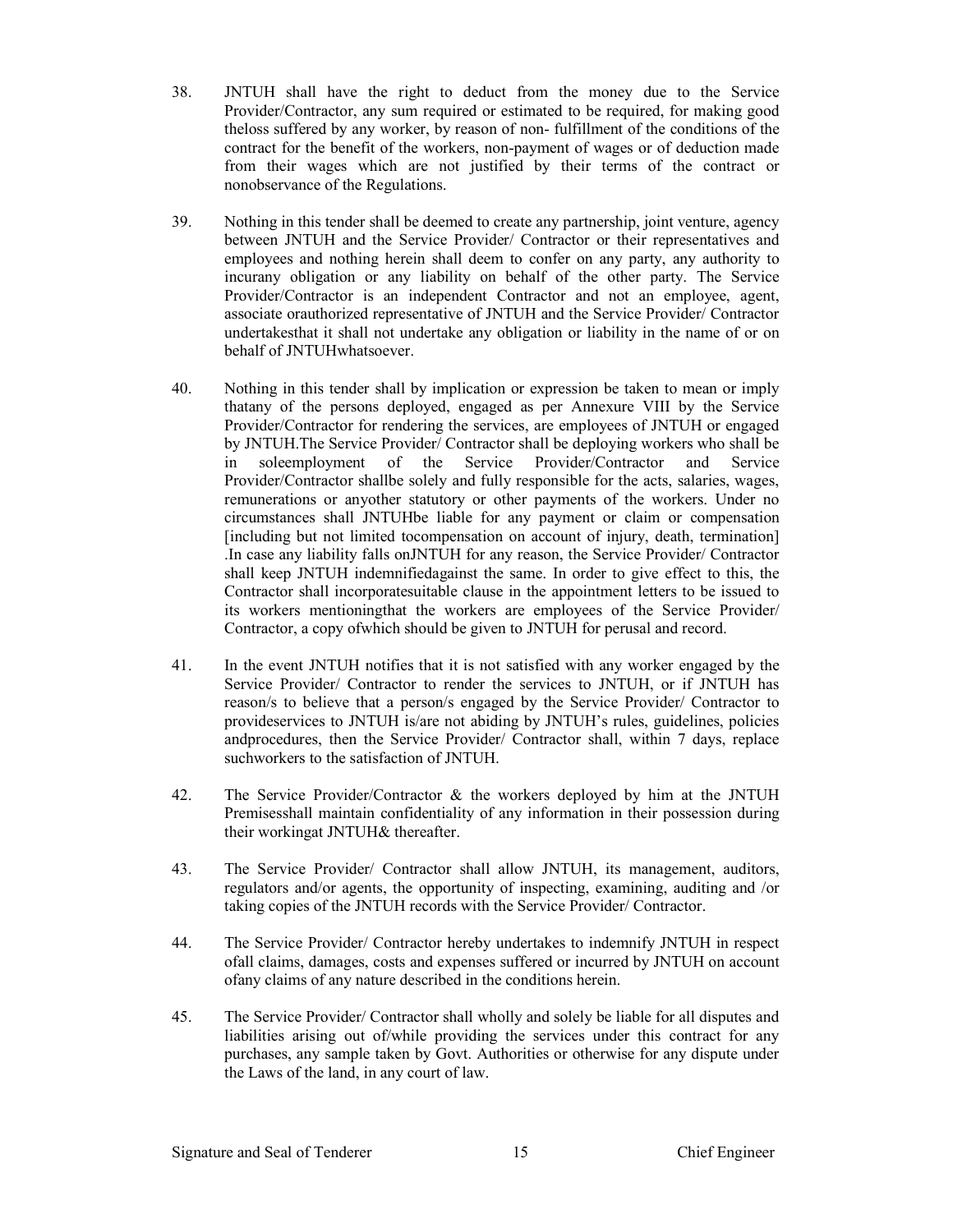- 46. The penalties towards lapses on the part of the Service Provider/Contractor or his workers on account of inadequate manpower, non-compliance of statutory requirements, non-performance and unsatisfactory services, non-wearing of uniform, non-display of identity card, misuse of any place including JNTUH campus, entry of unauthorized person, non-receipt of call from JNTUH representative(s), nonswitchingon / off water pumps and electricity, pilferage / damage / loss to JNTUH property in anymanner etc., shall be imposed by the JNTUH which will be final and binding on the Service Provider/Contractor.
- 47. If at any stage, it is revealed that the documents/certificates/testimonials submitted by the Service Provider/ Contractor are forged or have been manipulated, the work order issued to the Service Provider/ Contractor shall be cancelled and Security amount deposited with JNTUH shall be forfeited without any claim whatsoever on JNTUH and theService Provider/Contractor shall be liable for action as appropriate under the relevantlaws.
- 48. Without prejudice to any of the rights or remedies under this contract, if the Service Provider/Contractor dies, JNTUH shall have the option of terminating the contract without compensation to the legal or other heirs of the Service Provider/ Contractor.
- 49. JNTUH shall accept no liability explicit or implicit for, nor any financial or other consequences arising from, sickness, injury, damages or death of the personnel of the Service Provider/Contractor, of the staff members or of any sub-Contractor or agent or of any person performing on their behalf any work under the present contract, includingthe time spent in travel, nor for any damages which may arise by reason of the neglector default of any of them.
- 50. The Service Provider/Contractor shall maintain proper records about the attendance oftheir staff in the prescribed format as given in the Contract Labour (Regulation and Abolition) Act, 1970 along with contract labour (Regulation and Abolition Rules, 1971and would ensure that full staff strength is maintained. If due to any exigency, anyworker is absent the Service Provider/ Contractor should take immediate steps to provide its substitute subject to the compliance of relevant Rules & regulations/laws/ Statute.
- 51. The Service Provider/Contractor must ensure that the wages to the Workers based on Notification by The Chief Labour Commissioner (Central) New Delhi from time to time, are paid within the stipulated time period as provided under relevant Rules  $\&$ Regulations/Law/Statute in force within State of Telangana. The Service Provider/ Contractor will not link the payment of wages to the workers with settlement of his billsby the JNTUH. The Service Provider/ Contractor has to first pay the wages to theWorkers and then put up his bill for payment. Payment of bills will be made on monthlybasis through ECS/RTGS/ NEFT only, provided that the Maintenance & operationServices for Swimming Pool Services provided were / are satisfactory during the month and subject to deduction of Penalty imposed if any as per terms and conditions of tender/contract.
- 52. The Service Provider/Contractor will deduct ESI contribution and Provident fund contribution of the employees from the minimum wages of the workers at the rate as applicable from time to time and deposit the same with the appropriate authorities along with Employer's contribution of ESI and PF as per the rate applicable from timeto time.
- 53. The Service Provider/ Contractor will be liable to get the Provident fund refunded fromthe Provident Fund Commissioner of the worker, if he is terminated or dies or leavesthe job.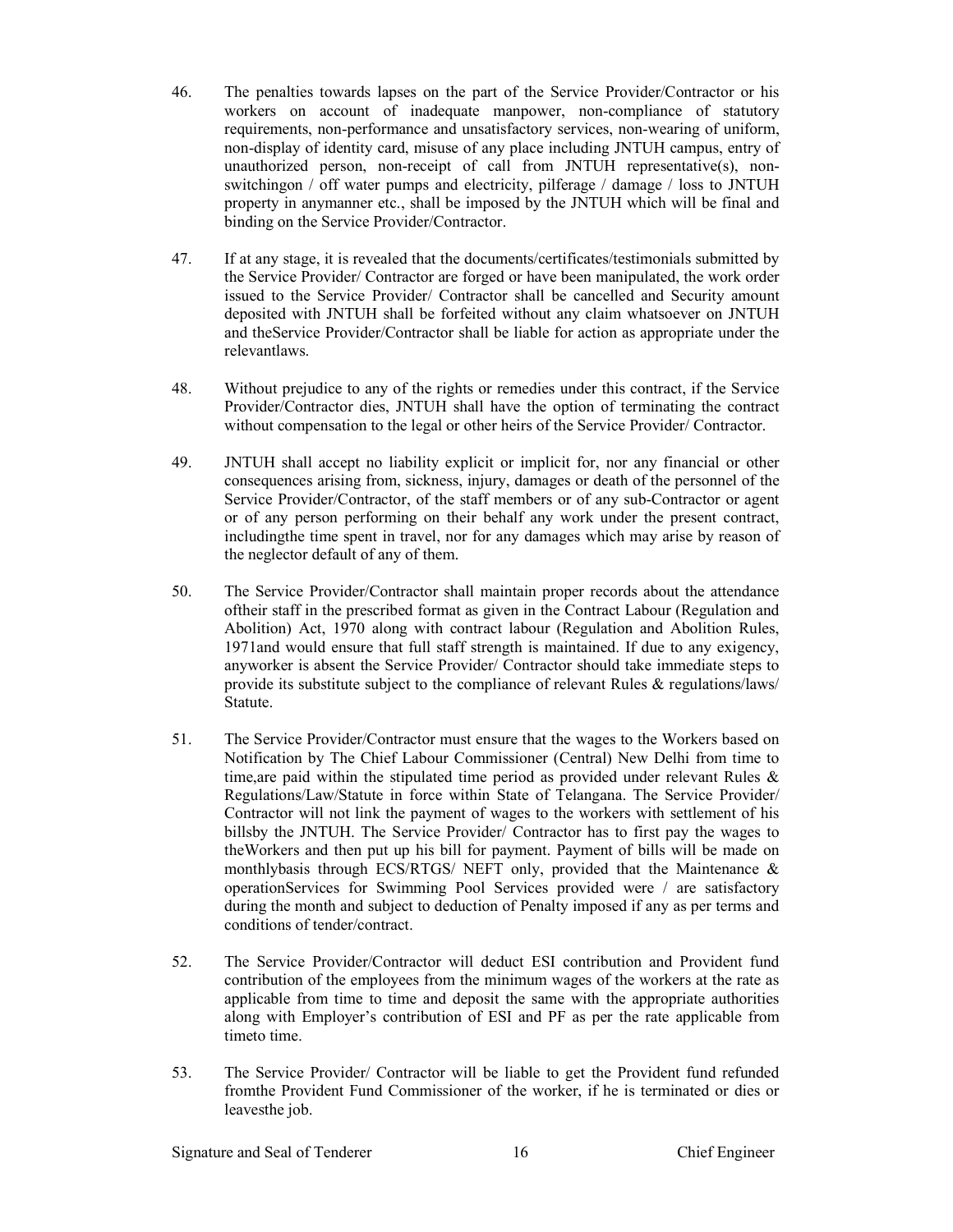- 54. The Service Provider/Contractor himself or their authorized representative must visit the premises at least once in a week and/or whenever required and contact the person authorized by the JNTUH to look into Maintenance & operation Services for Swimming Pool matters. Any deficiencies in the services should be rectifiedimmediately when pointed out by such authorized person.
- 55. Any dispute arising out of this contract including any clarification as to the intent or interpretation of any of the provisions of these terms and conditions, the same shall be first referred to / sought from the Chief Engineer,, whose decision in the matters shall be finaland binding on the Service Provider / Contractor. Any other matter relevant to but notcovered in the contract shall also be decided by making reference to the Chief Engineer,, JNTUH, whose decision will be final and binding on the Service Provider / Contractor.Ifthe Dispute is not resolved through the reference made to the Chief Engineer,, JNTUH, areference of the same shall be made to a Sole Arbitrator to be appointed by theChief Engineer, JNTUH Kukatpally, Hyderabad for adjudication of the same in accordance with theprovisions of Arbitration & Conciliation Act-1996 and any statutory modifications thereunder from time to time. There shall be no objection if the Sole Arbitrator to beappointed is a Competent Officer of JNTUH in the discretion of the Chief Engineer,JNTUH,Kukatpally, Hyderabad. The Service Provider / Contractor and JNTUH shall make every effort toresolve any dispute or disagreement amicably by direct informal negotiations.However, in case of any unresolved issues / disagreements / disputes in connectionwith the contract, the same shall be settled through Arbitration or through the Court ofLaw within the jurisdiction of Kukatpally, Hyderabad. The resultantcontract will be interpreted underIndian Laws.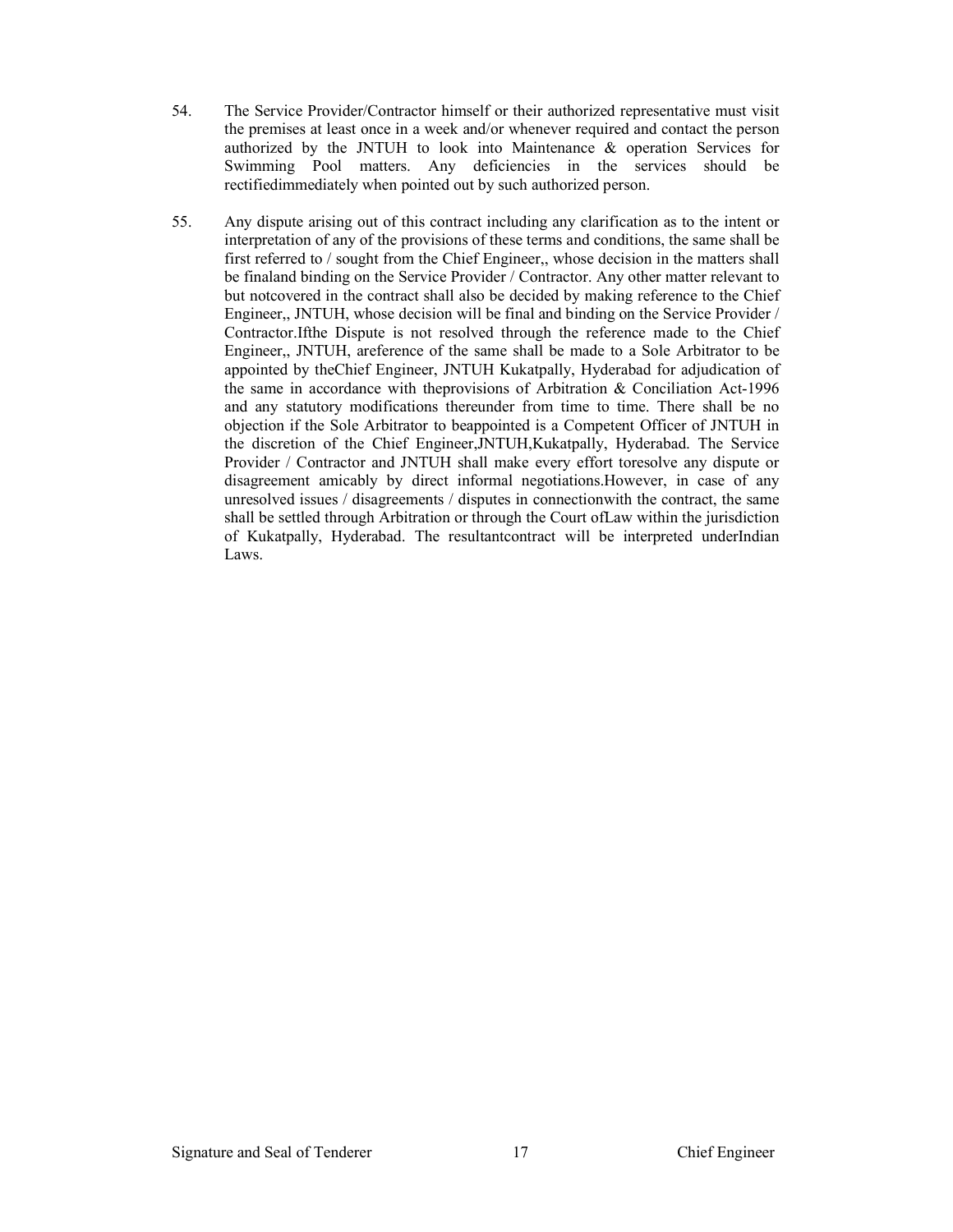#### ANNEXURE-I

# CHECK-LIST FOR DOCUMENTS TO BE PLACED IN TECHNICAL BID PART-I (UNPRICED) ENVELOPE

# Please tick ( $\sqrt{ }$ )

| SI.<br>No.      | Documents to be attached                                                                                                        | Yes | No |
|-----------------|---------------------------------------------------------------------------------------------------------------------------------|-----|----|
| $\overline{1}$  | Proof of the tenderer being based at India level and operating their                                                            |     |    |
|                 | business in and around Telangana State.                                                                                         |     |    |
| $\overline{2}$  | EMD of Rs.2,00,000/-(Rs. Two lakhs only) in the form of DD                                                                      |     |    |
|                 | issued by any scheduled commercial bank in favour of The                                                                        |     |    |
|                 | Registrar, JNTUH Kukatpally, Hyderabad                                                                                          |     |    |
| $\overline{3}$  | Processing Fee (non-refundable) Separate<br>demand draft for                                                                    |     |    |
|                 | Rs.1180/- issued by any scheduled commercial bank in favour of                                                                  |     |    |
|                 | The Registrar, JNTUH Kukatpally, Hyderabad if the t ender is                                                                    |     |    |
|                 | downloaded from JNTUH's website.                                                                                                |     |    |
| $\overline{4}$  | Tenderer's self-attested copy of the PAN /TAN card issued by the                                                                |     |    |
|                 | Income Tax Department                                                                                                           |     |    |
| 5               | Self-attested copy of GST Registration Number (if applicable)                                                                   |     |    |
| 6               | Self-attested<br>$\overline{\text{of}}$<br>Provident<br>Fund<br>copy<br>valid<br>Employee                                       |     |    |
|                 | Registration number from concerned authorities.                                                                                 |     |    |
| $\overline{7}$  | Self-attested copy of valid ESI Registration Number from concerned                                                              |     |    |
|                 | authorities.                                                                                                                    |     |    |
| $\overline{8}$  | Proof of turnover for atleast three out of the last four financial                                                              |     |    |
|                 | years (2018-19, 2019-20 & 2020-21 & 2021-22) duly certified by a                                                                |     |    |
|                 | Chartered Accountant (minimum average annual turnover should be                                                                 |     |    |
|                 | Rs.5.00 lac) of which one financial year turnovershould be of at<br>least Rs.10.00 lac (Attach certificates for allthree years) |     |    |
| 9               | A certificate regarding non relationship of Service Provider/                                                                   |     |    |
|                 | Contractor with the employees as per Annexure-IV                                                                                |     |    |
| $\overline{10}$ | Self-Attested copy of Registered Partnership Deed/Certificate                                                                   |     |    |
|                 | of Incorporation and Registration Certificate where the tender                                                                  |     |    |
|                 | is submitted on behalf of Partnership/Company/Society etc.,                                                                     |     |    |
| $\overline{11}$ | Self-Attested copy of Power of Attorney duly stamped and                                                                        |     |    |
|                 | authenticated by Notary Public where Tender is signed                                                                           |     |    |
|                 | Representative<br>byAgent/Authorized<br>on<br>behalf<br>of                                                                      |     |    |
|                 | anyIndividual/SoleProprietor/Partnership firm/Society                                                                           |     |    |
| 12              | Compliance Report as per given draft at Annexure-II                                                                             |     |    |
| 13              | Declaration in the form of affidavit that individual/firm/organization                                                          |     |    |
|                 | Shareholders/Directors<br>including<br>Partners/<br>its<br>were<br>never                                                        |     |    |
|                 | blacklisted/prosecuted by anydepartment/statutory authority in India                                                            |     |    |
|                 | or by any CourtAnnexure-VI                                                                                                      |     |    |
| 14              | Tendering Agency's profile as per Annexure-III                                                                                  |     |    |
| $\overline{15}$ | List of present and past clients as per Annexure-XI.                                                                            |     |    |
| $\overline{16}$ | Price Bid as per Annexure-X                                                                                                     |     |    |
| 17              | The service provider/Contractor should have IT returns for                                                                      |     |    |
|                 | last three financial years.                                                                                                     |     |    |
| 18              | The service provider/Contractor should furnish satisfactory                                                                     |     |    |
|                 | certificate from the Clients.                                                                                                   |     |    |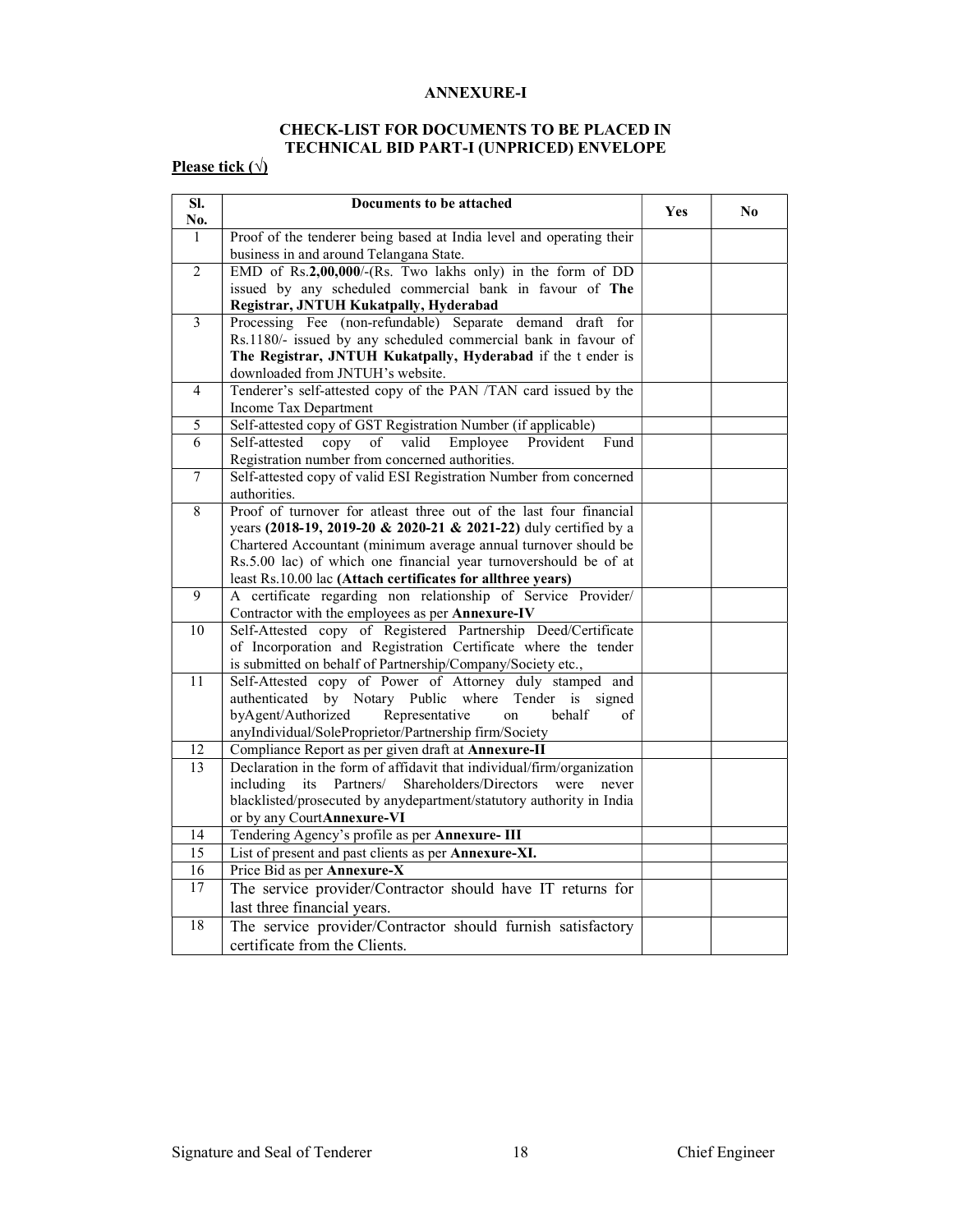#### ANNEXURE- II

#### COMPLIANCE REPORT

To

The Chief Engineer, Engineering Department, JNTUH Kukatpally, Hyderabad – 500085.

#### Sub:- Tender for Annual maintenance and Operation Services of Swimming Pool at JNTUH Indoor Stadium, Kukatpally, Hyderabad.

Dear Sir,

I/We certify that I/We have read the terms and conditions of the tender. I/We undertake that it is my/our responsibility to ensure that being the employer in relation to persons engaged/deployed by me/us to provide the services/activities under this tender as well as to make the payment of monthly wages/salaries, which in any case shall not be less than the minimum wages as fixed or prescribed under the Minimum Wages, Act, 1948 along with all other statutory dues as Employees Provident Fund, Employees State Insurance, Employees deposit Link Insurance etc. to his employee. I/We undertake to observe the compliance of all the relevant labour laws as applicable viz. Payment of Wages Act, 1936, Minimum Wages Act,1948 , The Factories Act 1948, The Employees Compensation Act 1923 (Workmen's Compensation Act 1923) Payment of Bonus Act 1965, Payment of Gratuity Act 1972, The Equal Remuneration Act 1976, The Industrial Dispute Act 1947,Contract Labour (Regulation and Abolition) Act,1948, Contract Labour (Regulation and Abolition) Act, 1970, State/UT Contract Labour /(R&A) Rules, 1974, EPF Act,1952, ESI Act (1948) as applicable and as amended from time to time and or any other Rules framed thereunder from time to time by the Central or State Government and or any authority constituted by or under any law, for the category of persons deployed be me/us.

Certified that I/We have read over the tender document containing Section-I (Notice inviting Tender), Section -2 (Eligibility Criteria), Section-3 (Instructions to Tenderer) Section 4 (terms and conditions) and all Annexures attached to and forming a part of tender document. I/We have understood the contents of complete tender document (Technical Bid as well asFinancial Bid).

I/We undertake to abide the terms and conditions as laid down in the tender document and the Annexures as stated above in case the work order is allotted to me/us.

Place: …………………. Date: ………………….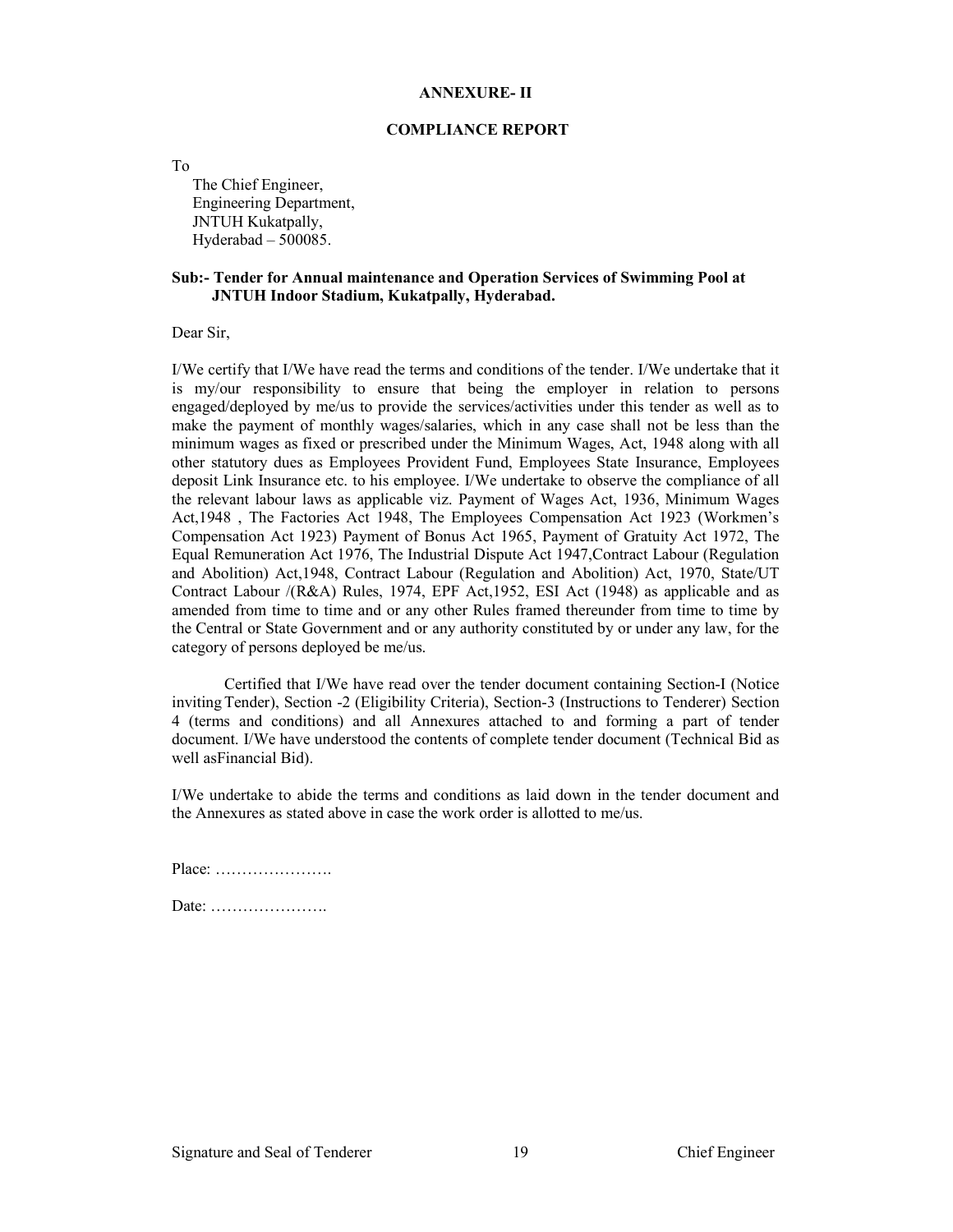# ANNEXURE- III

# TENDERING AGENCY'S PROFILE

| $\mathbf{1}$    | Name & Registered Address of firm/Agency and Telephone<br>numbers.                                                  |  |  |
|-----------------|---------------------------------------------------------------------------------------------------------------------|--|--|
| $\overline{2}$  | Whether based in Telangana State and Registered with<br>ESI / PF and other statutory authorities in Telangana State |  |  |
| $\overline{3}$  | Registration No. of the Firm/Agency                                                                                 |  |  |
| $\overline{4}$  | Name, Designation, Address & Tel. No. of contact person                                                             |  |  |
| $\overline{5}$  | Fax Number, E- Mail and Mobile Number                                                                               |  |  |
| 6               | Please specify as to whether tenderer is sole proprietor<br>/Partnership firm / company or any other establishment. |  |  |
| $\overline{7}$  | Name, Address and Telephone No. of Heads/ partners etc.<br>be specified                                             |  |  |
| 8               | PAN/TAN No. issued by Income Tax Dept.                                                                              |  |  |
| 9               | Service Tax No. / GST No.                                                                                           |  |  |
| 10              | Provident Fund Account No.                                                                                          |  |  |
| 11              | <b>ESI Registration Number</b>                                                                                      |  |  |
| $\overline{12}$ | Details of EMD:                                                                                                     |  |  |
|                 | (a) Amount:                                                                                                         |  |  |
|                 | $(b)$ DD No.                                                                                                        |  |  |
|                 | (c) Date of issue:                                                                                                  |  |  |
|                 | (d) Name of issuing Bank                                                                                            |  |  |
| 13              | Name of the person if any to whom Authorization / Power of<br>Attorney granted.                                     |  |  |
| 14              | Any other information                                                                                               |  |  |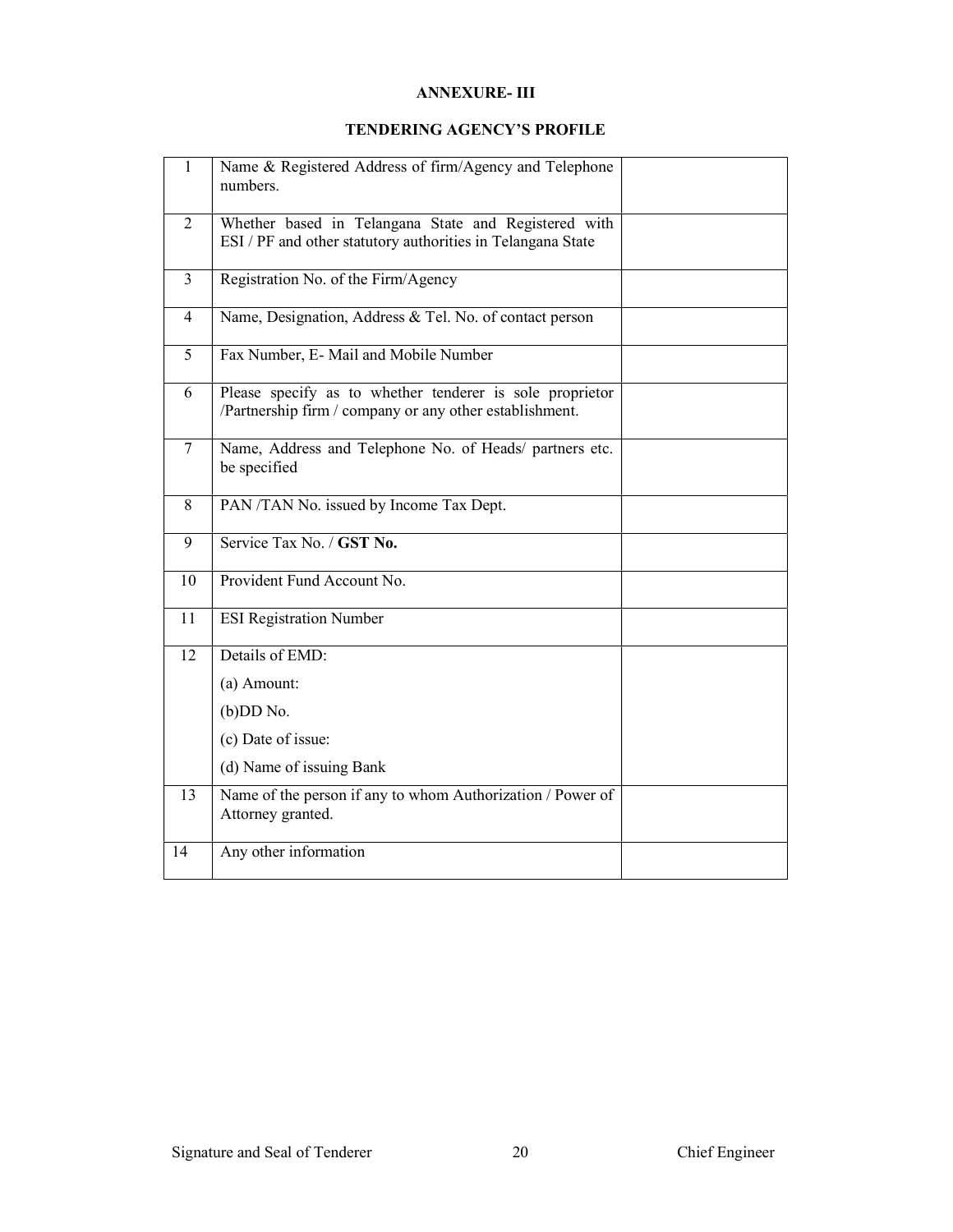#### ANNEXURE- IV

## Participation of near relatives of employees in the tender

I / We / Our Organization, ……………………………................................................ including our Partners/Shareholders/Directors hereby certify that none of my/our relative (s) is/are employedin Jawaharlal Nehru Technological University Hyderabad. In case at any stage, if it is found that the information given by me/us is false/ incorrect, Jawaharlal Nehru Technological University Hyderabad shall have the absolute right to take any action as deemed fit without any prior intimation to me/us.

Signature of the tenderer with Seal.

Place :

Date :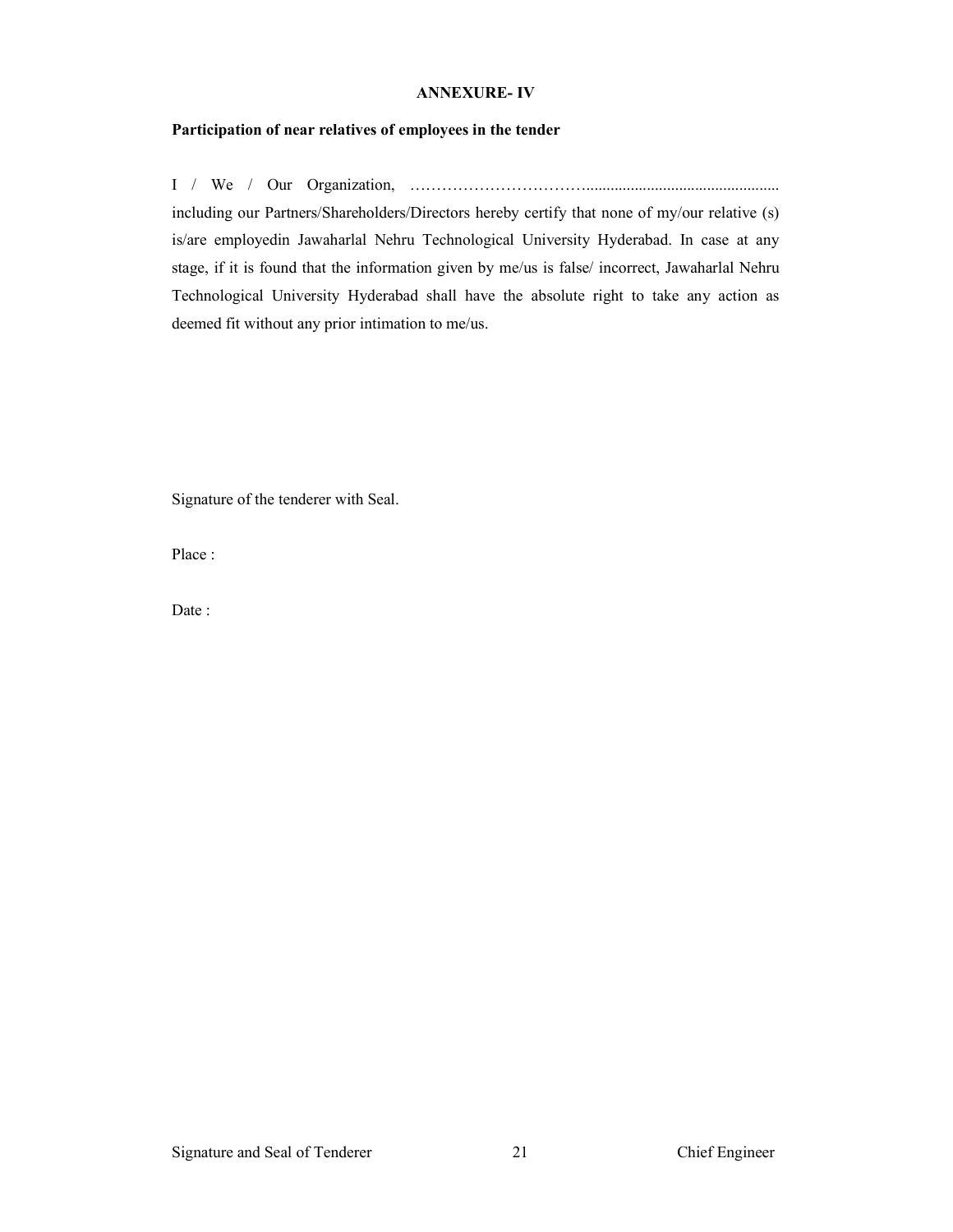#### ANNEXURE- V

#### NO DUES CERTIFICATE

(To be submitted when the contract is cancelled/Terminated/ Completed for refund of Security amount)

### DEED OF INDEMNITY EXECTUED IN FAVOUR OFTHE JAWAHARLAL NEHRU TECHNOLOGICAL UNIVERSITY HYDERABAD

#### (On Non Judicial Stamp Paper of Rs.100/-duly notarized)

This deed of indemnity executed on the state of  $\alpha$ Hyderabad by on behalf of (Name and address of Lease of Swimming Pool at JNTUH Indoor Stadium, Kukatpally, HyderabadService Provider) (herein referred to as the Service Provider)favouring Jawaharlal Nehru Technological University Hyderabad (Herein referred to as the Chief Engineer) having their office at JNTUH Kukatpally, Hyderabad – 500085 witness as follows:

1. The Service Provider had been working for the Chief Engineer, JNTUH at Hyderabad for Lease of Swimming Pool at JNTUH Indoor Stadium, Kukatpally, Hyderabad.

2. The Service Provider has made a security deposit of Rs and only) for Lease of Swimming Pool at JNTUH Indoor Stadium, Kukatpally, Hyderabad asprovided under item No.1 above.

3. The Contract for Lease of Swimming Pool at JNTUH Indoor Stadium, Kukatpally, Hyderabad on hire has been completed/ terminated by the Principal/ Cancelledby the Chief Engineer/ Service Provider w.e.f.

4. The Service Provider has paid all dues of the workers engaged in aforesaid Lease of Swimming Pool at JNTUH Indoor Stadium, Kukatpally, Hyderabadand hasalso paid all the bills of the materials purchased for the purpose of the abovementioned Lease of Swimming Pool at JNTUH Indoor Stadium, Kukatpally, Hyderabadunder item No.1.

5. The Service Provider having satisfied the Chief Engineer that there are no outstanding dues of any sort and also that he has not caused any damage to the property of the Chief Engineer and on the request of the Service Provider.

6. Chief Engineer has agreed to refund the aforesaid security deposit of Rs.

7. Now in the above premises and in consideration thereof Service Provider agrees and undertakes as follows:

8. In the event of any dues to the workers found to be still unpaid or any amount found outstanding to the supplier of goods and articles purchased for the purpose of aforesaid Lease of Swimming Pool at JNTUH Indoor Stadium, Kukatpally, Hyderabadas provided under item No.1 or in the event of any damage, breakage or any other injury to the property of the Chief Engineer caused by the service provider or his workers, the Contractor shall, on being required by the Chief Engineer, pay and make good all those dues or damages forthwith.

9. In the event of delay of failure to pay or make good any amount in the above connection which the Chief Engineer has to pay or make good any such bills or incur any expenses or defend any proceedings with regard to the above Service Provider (Name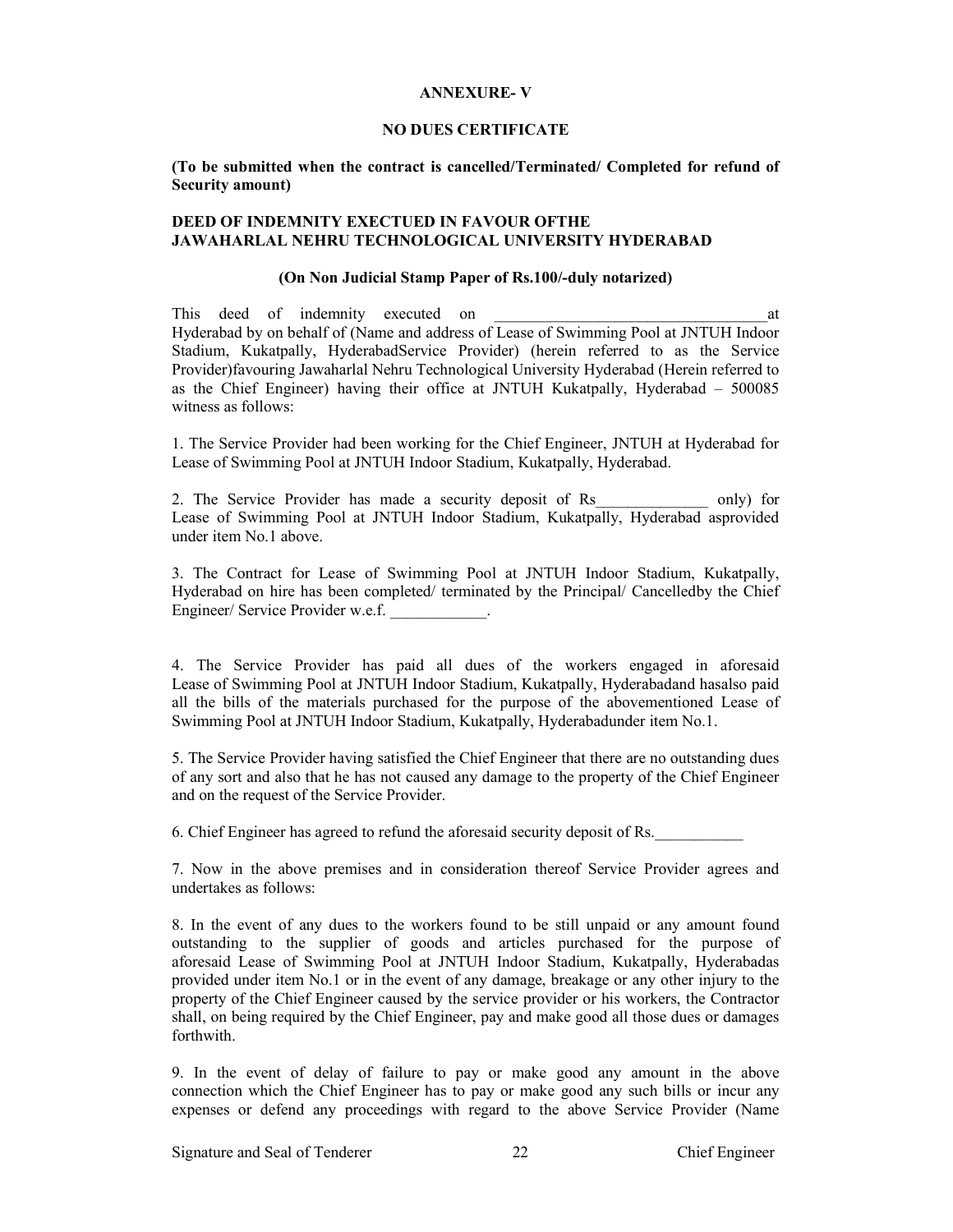of the Service Provider) hereby undertakes to indemnify the Chief Engineer against all claims, demands, expense, losses, proceedings and all liabilities of whatsoever nature.

10.We hereby confirm that during the course of our contract for Lease of Swimming Pool at JNTUH Indoor Stadium, Kukatpally, Hyderabad, weconfirm having complied with the provisions of all the relevant labour laws asapplicable viz. Payment of Wages Act, 1936, Minimum Wages Act,1948 , The FactoriesAct 1948, The Employees Compensation Act 1923 (Workmen's Compensation Act 1923) Payment of Bonus Act 1965, Payment of Gratuity Act 1972, The Equal Remuneration Act 1976, The Industrial Dispute Act 1947,Contract Labour (Regulation and Abolition) Act,1948, Contract Labour (Regulation and Abolition) Act, 1970, State/UT Contract Labour /(R&A) Rules, 1974, EPF Act, 1952, ESI Act (1948).

In witness whereof the Service Provider has signed his deed of indemnity at the place and date above mentioned in presence of following witness:

#### Witness:

1. Signature:

Name :

Address:

Signature of the Service Provider/Contractor

Seal

# (Indemnifier)

2. Signature:

Name :

Address: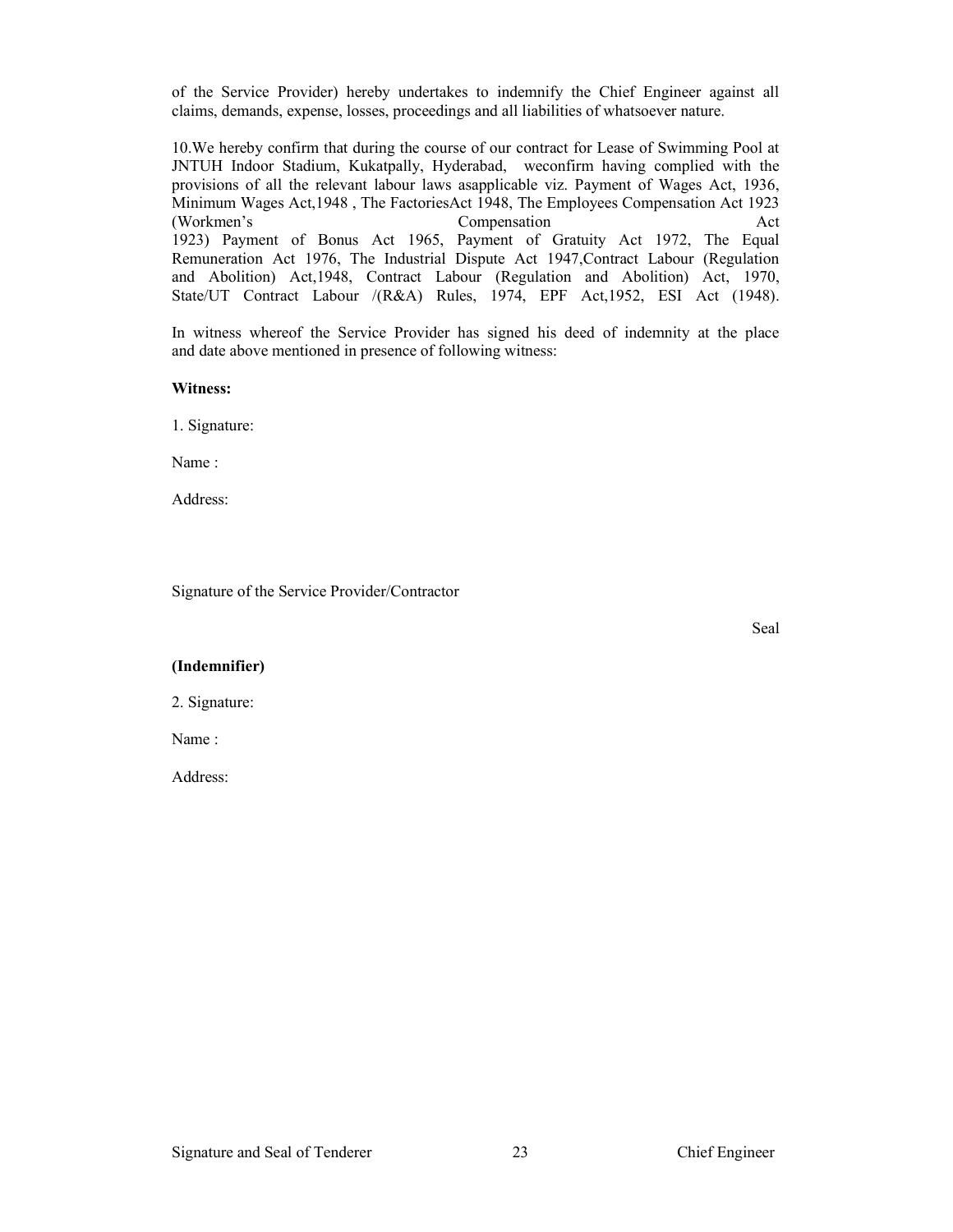#### ANNEXURE –VI

# (AFFIDAVIT ON 100/- STAMP PAPER REGARDING NON BLACKLISTING/PROSECUTION) (To be notarized)

|                                                                                             | Date:                                          |
|---------------------------------------------------------------------------------------------|------------------------------------------------|
| I hereby depose that neither me nor our Organization                                        |                                                |
|                                                                                             | including our Partners/Shareholders/ Directors |
| were ever blacklisted/prosecuted by any Organization / departments / statutory body(ies) in |                                                |
| any State or by any Courts of Law.                                                          |                                                |
|                                                                                             |                                                |

Witness:

(Tenderer)

Deponent

# Verification:

Verified at \_\_\_\_\_\_\_\_\_\_\_\_ on \_\_\_\_\_\_\_\_\_\_\_\_\_ and the contents mentioned/stated above in this affidavit is true to the best of knowledge based on firm records and no material is hidden there from.

(Tenderer)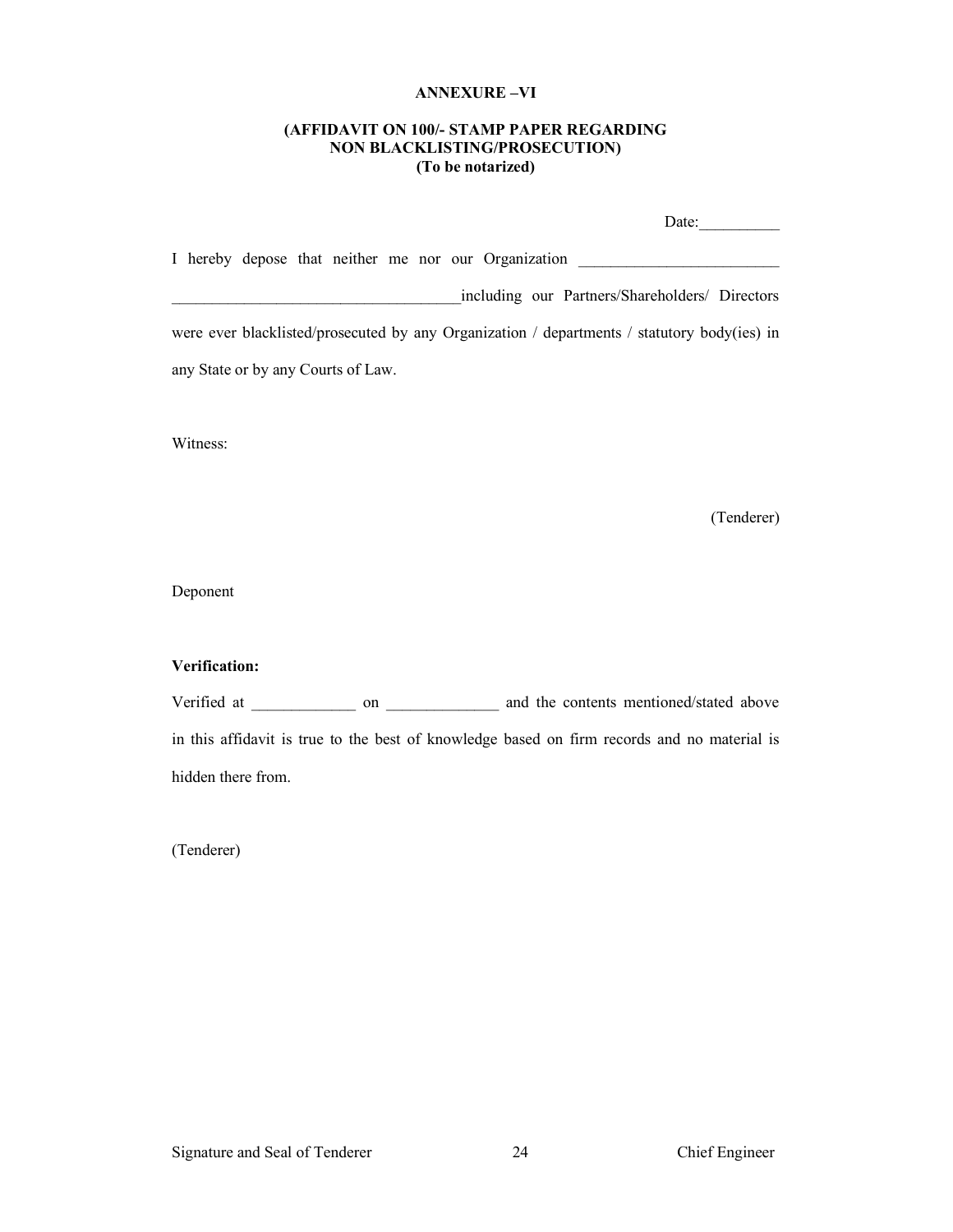#### ANNEXURE- VII

#### "SCOPE OF SERVICE"

1. The Contractor will be fully responsible for everything in relation to Annual maintenance and Operation Services of Swimming Pool at JNTUH Indoor Stadium, Kukatpally, Hyderabad including cost of material (Chemical,

Chlorine etc.) required from time to time.

2. That all equipments required for functioning of the swimming pool shall be provided by JNTUH, however, Contractor will be responsible for safe custody and working of equipments.

3. That the Contractor shall be responsible for maintenance of the swimming pool as per Byelaws of Telangana Govt.

4. The contractor is responsible for:

- Maintenance of pool:
	- Mixing of required chemicals in the water so that quality of water is safe and hygienic to swim.
	- The required chemicals and consumables are to be procured by the contractor at his own cost and should maintain a record of the chemicals being used.
	- One skilled pool operator should be available during the operation of the swimming pool, as per the time slots given by the JNTUH in the Tender documents.
	- One male/one female housekeeping person for cleaning the wash rooms and pool area should be provided by the contractors as per the time slots given by JNTUH
	- Ensure the blend of chemical / chlorine etc. added in the swimming pool water are as per Health Trade License standards
	- In case of any loss of health due to poor sanitation or water treatment the Contractor shall be held responsible
- Coaching:
	- Two Male coaches should be provided during the time slots for gents.
	- Two female coaches should be provided during the time slots for Ladies.
	- The male and female coaches should have been certified by NIS, STA-UK,Aust swim, ASCTA.RLSS, or YMCA Certified.
	- One certified Lifeguard Should be present during the pool operations to respond to any emergency situation
	- 5. The contractor is to ensure that the swimmers maintain discipline and follow the rules.
	- 6. Any instance of violation of rules should be immediately brought to the notice of the Chief Engineer
	- 7. The University/CE will regulate/control the entry of the persons into Swimming pool and not more than 30 swimmers will be allowed during any given slot.

#### 8. Other function of Contractor includes:

- To carry out the vacuum cleaning to clear the bottom of pool and keep it free from all dust particles as and when required.
- To ensure back washing the filter to keep the high reading of pressure gauge maintained on the filter at the required level.
- To ensure rinsing of filter sand to be done in each operation and then back washing to keep the filter media free from all dirt.
- To keep the chlorine level and PH level of water at normal position.
- To check all the electrical system, recirculation pump, washer ball, valves etc. completely functional during every operation.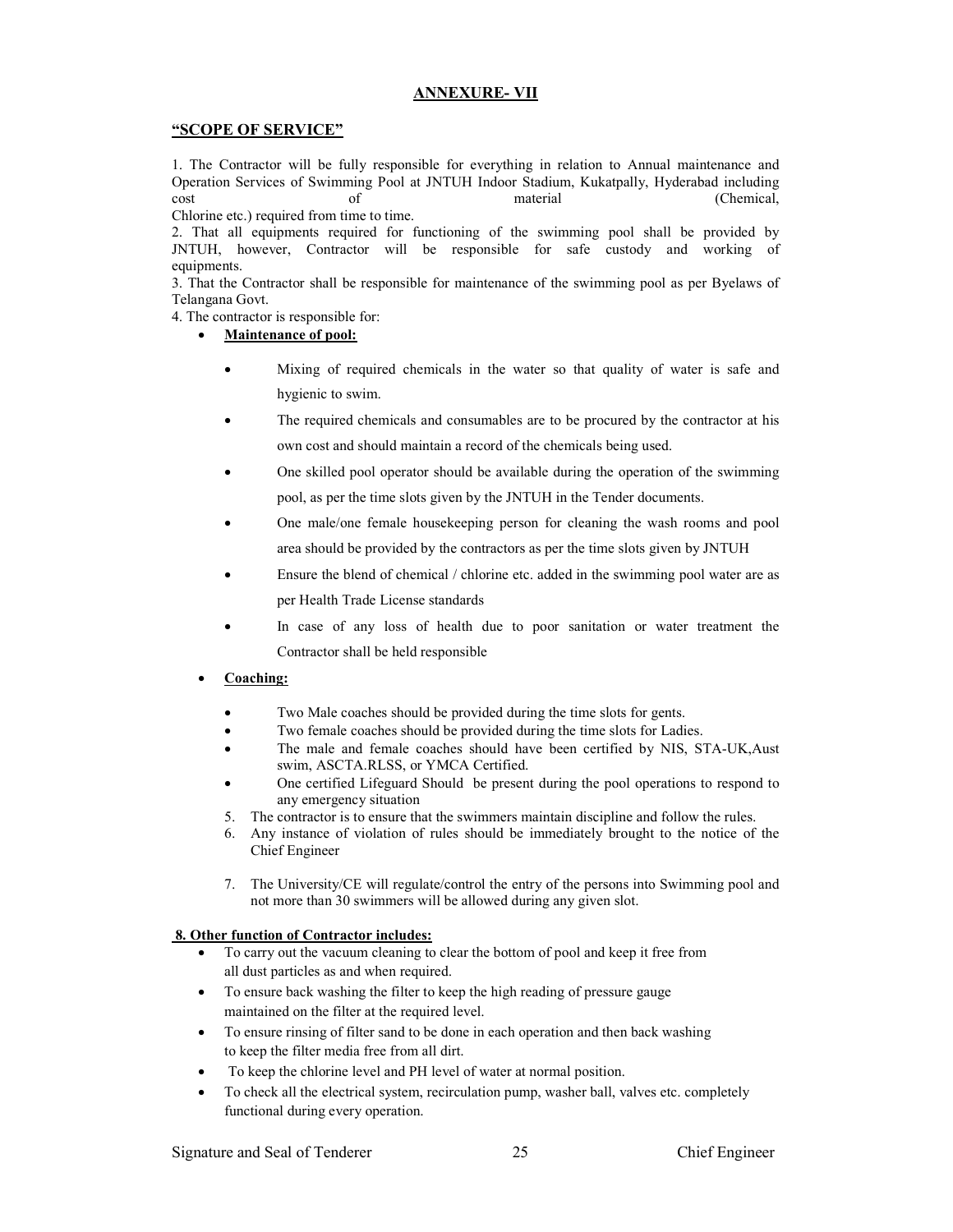- To clean water line of tiles.
- To clean vacuum pool floor, if needed.
- To check and maintain filter gauges.
- To check over flow channel and clean if required.
- To clean the tiles around the pool.
- To check and clean all other things essential for maintenance and operation of swimming pool.
- To perform any other function not specified above with regard to proper upkeep running and maintenance of swimming pool.
- Chemicals such as chlorine, Alum etc. and any other items that are used for the maintenance purpose will be purchased by the Contractor and the university will not pay any amount for such items.
- To ensure that water quality in the pool shall be as per standards issued by the Bureau of Indian Standards (BIS). The Contractors shall test the quality of water periodically as per the standards and maintain a proper record of this.
- To ensure that all the employees of the Contractor shall be issued Identity cards bearing their photographs
- That the Contractors will be responsible for all the expenses incurred by the swimmer(s) if he (they) suffers (suffer) any disease/ infection/ injuries on account of nonstandard chemical used by the Contractor for maintaining the swimming pool.
- To ensure that students/staff wear swimming costumes while swimming.

# ANNEXURE – VIII

#### "DEPLOYMENT OF WORKERS"

That the Contractor shall be responsible for up keep, cleaning, running and maintenance of Swimming Pool at JNTUH. The Contractor will maintain and operate the swimming pool plant as per time schedule and when not in use the Contractor will keep the swimming pool clean. That the Contractor shall employ under mentioned employees for rendering satisfactory services on all days.

#### 1. For Maintenance and operation of Swimming Pool:

- Qualified Life Guard for saving life & training of swimmers ------------ One
- Experienced/ trained person to operate swimming pool ------------ One
- Un-skilled attendant Male / Female for cleaning Swimming Pool ---------- One( as per time slot)
- Male / Female coaches for Coaching ---------- 2 per slot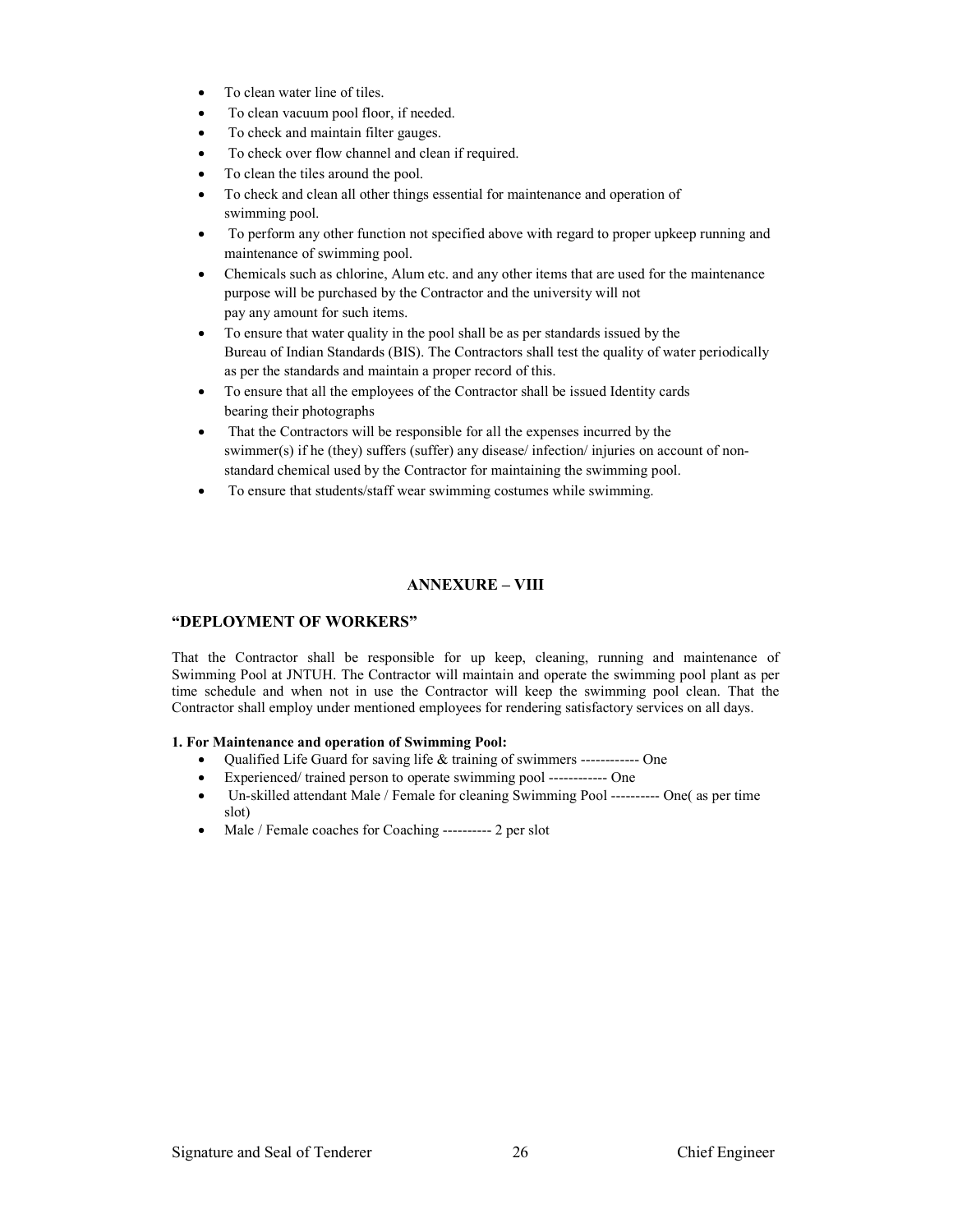# ANNEXURE – IX

# LIST OF PRESENT AND PAST CLIENTS

| S1.<br>No. | Name of the<br>Organisation with<br>complete postal<br>address<br>mentioning Pvt<br>Sector / Govt<br>Body / PSU /<br>Club/College/<br>University /<br>Training Institute<br>etc | Name and<br>Designation<br>of the<br>contact<br>person with<br>Tel. No. /<br>Mob No./<br>Email ID | Period for<br>which the<br>contract<br>was<br>awarded. | No. of<br>persons<br>deployed<br>by your<br>firm /<br>Company /<br>$Co - op$<br>Society<br>etc | Nature of<br>work<br>Swimming<br>Pool<br>& annual<br>turnover<br>from this<br>client |
|------------|---------------------------------------------------------------------------------------------------------------------------------------------------------------------------------|---------------------------------------------------------------------------------------------------|--------------------------------------------------------|------------------------------------------------------------------------------------------------|--------------------------------------------------------------------------------------|
|            |                                                                                                                                                                                 |                                                                                                   |                                                        |                                                                                                |                                                                                      |
|            |                                                                                                                                                                                 |                                                                                                   |                                                        |                                                                                                |                                                                                      |
|            |                                                                                                                                                                                 |                                                                                                   |                                                        |                                                                                                |                                                                                      |
|            |                                                                                                                                                                                 |                                                                                                   |                                                        |                                                                                                |                                                                                      |
|            |                                                                                                                                                                                 |                                                                                                   |                                                        |                                                                                                |                                                                                      |
|            |                                                                                                                                                                                 |                                                                                                   |                                                        |                                                                                                |                                                                                      |
|            |                                                                                                                                                                                 |                                                                                                   |                                                        |                                                                                                |                                                                                      |
|            |                                                                                                                                                                                 |                                                                                                   |                                                        |                                                                                                |                                                                                      |
|            |                                                                                                                                                                                 |                                                                                                   |                                                        |                                                                                                |                                                                                      |
|            |                                                                                                                                                                                 |                                                                                                   |                                                        |                                                                                                |                                                                                      |
|            |                                                                                                                                                                                 |                                                                                                   |                                                        |                                                                                                |                                                                                      |
|            |                                                                                                                                                                                 |                                                                                                   |                                                        |                                                                                                |                                                                                      |
|            |                                                                                                                                                                                 |                                                                                                   |                                                        |                                                                                                |                                                                                      |

# (Please give complete details as per the following format. The information provided will facilitate evaluation of your Technical Bid)